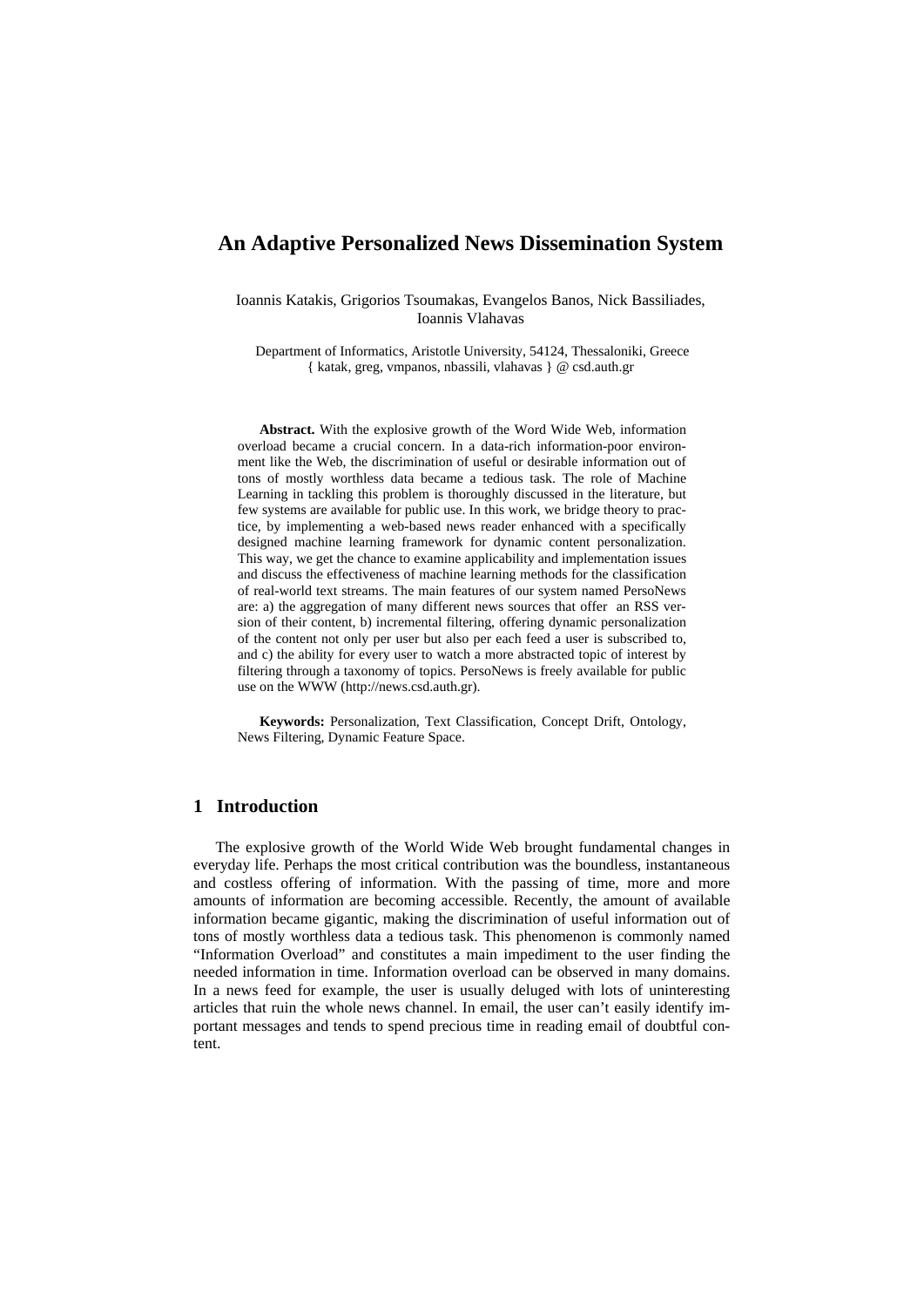Machine Learning and especially Text Classification (also called Text Categorization) is a promising research area with a potential to contribute to the solution of the problem. Much work has been done towards this direction (Sebastiani, 2002), but unfortunately, there aren't many real-world applications that are widely used by the public. In fact, the only text classification application, where machine learning was successful and widely used is spam filtering (Androutsopoulos et al., 2000). Popular systems like SpamAssassin<sup>1</sup>, SpamBayes<sup>2</sup> and Mozilla Thunderbird's<sup>3</sup> embedded junk filter are in daily use and have really assisted to the solution of the problem. In news classification however, similar systems never met such popularity.

We have implemented a system called PersoNews, an earlier version of which has been presented in (Banos et al., 2006), in order to bridge this gap between theory and practice. The main features of the PersoNews system are: a) the aggregation of many different news sources that offer an RSS version of their content, b) incremental filtering offering dynamic personalization of the content not only per user but also per each feed a user is subscribed to, and c) the ability for every user to watch an abstract topic of interest by keyword-based filtering through a taxonomy of topics.

Interestingly enough, the task of news classification sets numerous requirements and constrains for the machine learning component which will be used. We have designed a specialized framework for the problem of text stream classification with concept drift. A computationally undemanding yet effective implementation of the proposed framework was evaluated on two real world datasets obtaining promising results. Consequently, this instantiation was used as the classification component of PersoNews.

PersoNews is freely available for public use on the WWW (http://news.csd.auth.gr).

The rest of the document is structured as follows: In the following section (Section 2) we review and organize systems created for more efficient news reading. In Section 3 we design and in section 4 we evaluate the Machine Learning framework used for personalization in PersoNews. In the following section (Section 5) we describe the implemented system in detail. We then continue by presenting results of a system evaluation procedure (Section 6) and conclude with discussion and plans for future work (Section 7).

# **2 Related Systems**

In this paper, we present an adaptive news (RSS) reader (PersoNews). We organize systems related to PersoNews into the following four categories a) Standard Multi-Source RSS Aggregators b) Community-Based Popularity Systems c) Single Source Adaptive News Readers and d) Adaptive RSS Aggregators. All of the above systems assist the end-user to read news articles more efficiently by either i) aggregating multiple news-sources in one application ii) filtering or low ranking uninteresting

<sup>&</sup>lt;sup>1</sup> The Apache SpamAssassin Project: http://spamassassin.apache.org/<br>
<sup>2</sup> SpamBayes: Bayesian Anti-Spam Classifier: http://spambayes.sourceforge.net/<br>
<sup>3</sup> Mozilla Thunderbird: http://wwwmozill.com/thunderbird/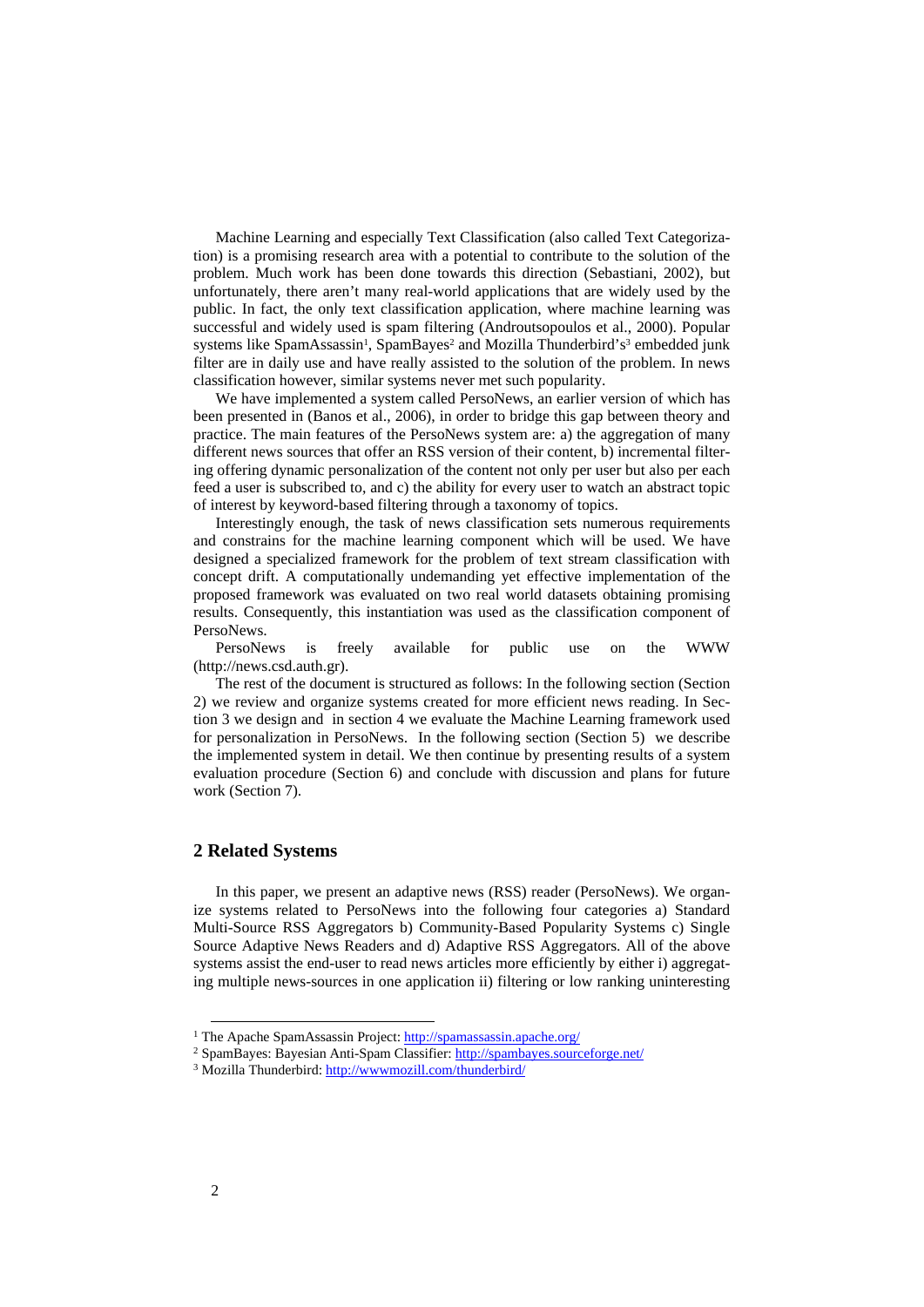articles on behalf of the user iii) recommending interesting articles for each user. Table 1 summarizes information about the systems mentioned in this section.

| <b>System Name</b> | <b>Multi</b>   |                | <b>Adaptive Feedback</b> | Method                              |  |
|--------------------|----------------|----------------|--------------------------|-------------------------------------|--|
|                    | <b>Source</b>  |                |                          |                                     |  |
| Google Reader      | Yes            | N <sub>0</sub> | No                       |                                     |  |
| <b>BlogLines</b>   | Yes            | N <sub>0</sub> | No                       |                                     |  |
| SharpReader        | Yes            | No             | No                       |                                     |  |
| Thunderbird        | Yes            | No             | No.                      |                                     |  |
| Digg               | <b>Yes</b>     | N <sub>0</sub> | Explicit                 |                                     |  |
| Newscloud          | Yes            | N <sub>0</sub> | Explicit                 |                                     |  |
| Krakatoa           | No.            | Yes            | Explicit                 | Content Based (Vector Similarity)   |  |
| WebClipping2       | N <sub>0</sub> | Yes            | Implicit                 | Content Based (Bayesian Classifier) |  |
| NewsDude           | N <sub>0</sub> | Yes            | Explicit                 | Content Based (Naive Bayes, kNN)    |  |
| Categorizor        | N <sub>0</sub> | Yes            | Explicit                 | Content Based (SVM)                 |  |
| Findory            | Yes            | Yes            | Implicit                 | User Based, Content Based           |  |
| Spotback           | Yes            | Yes            | Explicit                 | <b>User Based</b>                   |  |
| Reddit             | Yes            | Yes            | Explicit                 | <b>Content Based</b>                |  |
| Google News        | Yes            | Yes            | Implicit                 | <b>User Based</b>                   |  |
| PNS                | Yes            | Yes            | Implicit                 | <b>User Based</b>                   |  |
| MyFeedz            | Yes            | Yes            | Explicit                 | <b>Content Based</b>                |  |

Table 1. News Reading Systems and Services and their basic characteristics

### **2.1 Standard RSS Aggregators**

This category comprises systems that allow users to watch and manage multiple RSS feeds and blogs. Examples include web applications, such as *Google Reader4* and *Bloglines5*, client-based software, like *SharpReader6* and contemporary email clients, like *Mozilla Thunderbird.* Systems of this category don't offer personalization, as they do not adapt to user interests.

### **2.2 Community-Based Popularity Systems**

Systems of this group are based on the so-called "community wisdom" approach. The source of articles is the systems' user community. Users submit, read and review articles. Popular articles that receive positive reviews from a great number of users are recommended to all users. Examples include popular web pages like *digg7* and

<sup>&</sup>lt;sup>4</sup> Google Reader – <u>http://reader.google.com</u><br>
<sup>5</sup> Bloglines - <u>http://www.bloglines.com</u><br>
<sup>6</sup> SharpReader - <u>http://sharpreader.net</u><br>
<sup>7</sup> Digg – http://digg.com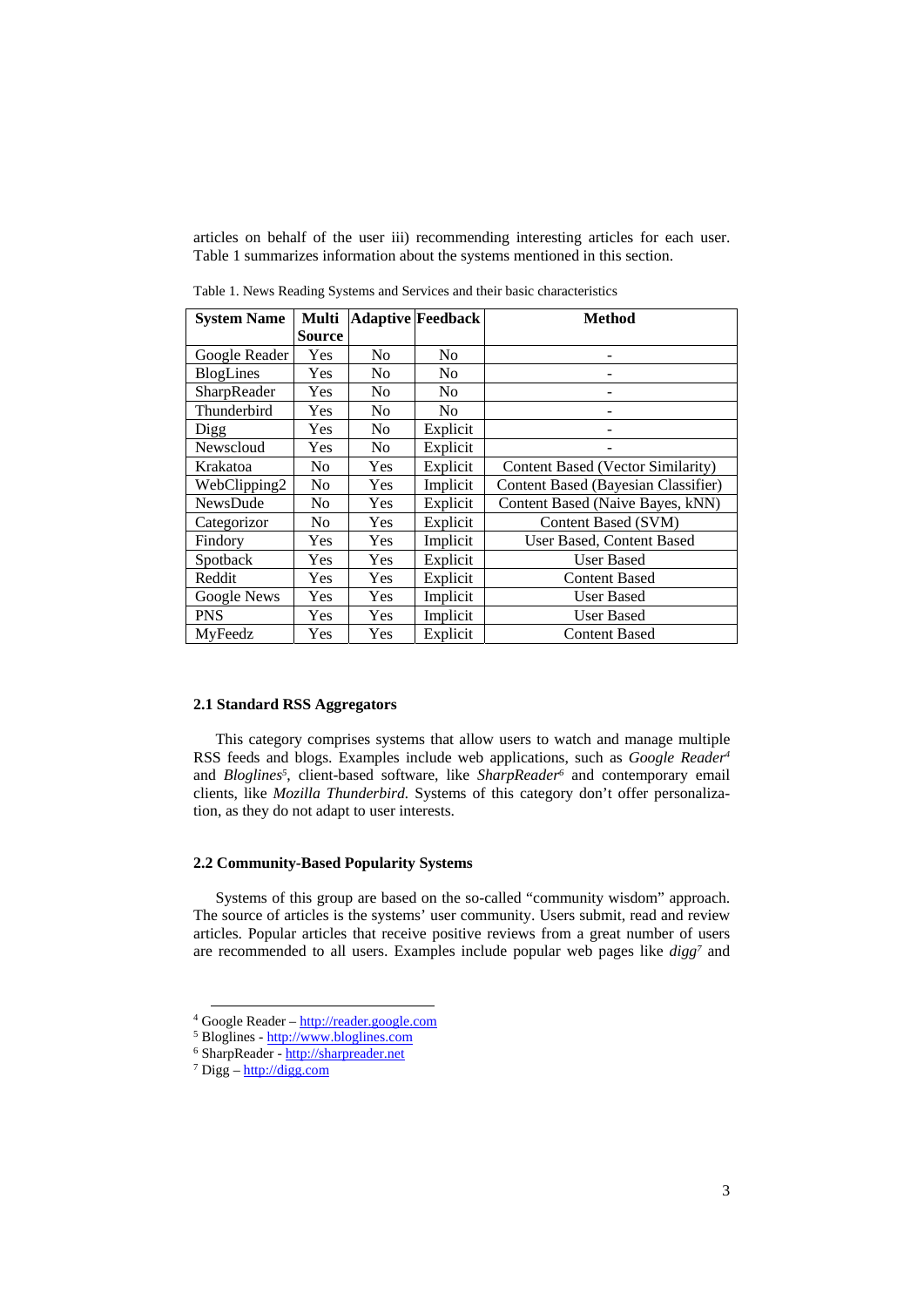*newscloud8.* This category of systems assists users in spotting important articles of general interest but still, the element of personalization is missing.

### **2.3 Single-Source Adaptive News Readers**

There are some older proposals in the field of personalized news reading like (Bharat et al., 1998; Billsus and Pazzani, 1999; Chan et al., 2001). Those are Machine Learning enhanced news readers but unfortunately usually are unavailable for public use.

Kamba and Bharat (1998), present a personalized on-line newspaper ("The Karakatoa Chronicles") which is automatically created for every user, based on user feedback. The approach in that paper was to convert each article into a word / feature vector. Having the user profile also as a feature vector, all articles could be ranked according to their similarity with this vector.

A special purpose news browser ("WebClipping2") for PalmOS-based PDAs is implemented in (Carreira et al., 2004). The authors use a Bayesian Classifier in order to calculate the probability that a specific article would be interesting for the user. An interesting part of this work is the fact that the system does not take direct feedback by making the user evaluate every article. Instead, the news browser takes advantage of some other characteristics like total reading time, total number of lines, number of lines read by the user, and a constant denoting the user's average line reading time. All those metrics are utilized in order to automatically infer how interesting a particular user found a news article.

Billsus and Pazzani (1999) implemented a Java Applet that uses Microsoft's Agent library to display an animated character, named "News Dude", which reads news stories to the user. The system supports various feedback options like "interesting", "not interesting", "I already know this" and "tell me more about this". After an initial training phase, the user can ask the agent to compile a personalized news program.

Finally, in a paper by Chan and Sun (2001), the user specifies his/her own categories of interest by entering keywords manually. These keywords are used in order to search for relevant articles in the World Wide Web. A classifier is used in order to filter uninteresting news. The system ("Categorizor") accepts feedback from the user who rates each article's relevancy.

These systems do indeed offer personalization but as they are relatively old, they have no RSS support and consequently are restricted to only few or even just one news source.

# **2.4 Adaptive Personalized RSS Aggregators**

Systems most related to PersoNews are adaptive RSS aggregators, like *Findory*9, *Spotback*10, *Reddit11*, *Google News12*, *PNS13*, and *MyFeedz14.* Such systems gather

<sup>&</sup>lt;sup>8</sup> NewsCloud – <u>http://newscloud.com</u><br><sup>9</sup> Findory - <u>http://www.findory.com</u><br><sup>10</sup> Spotback – <u>http://www.spotback.com</u>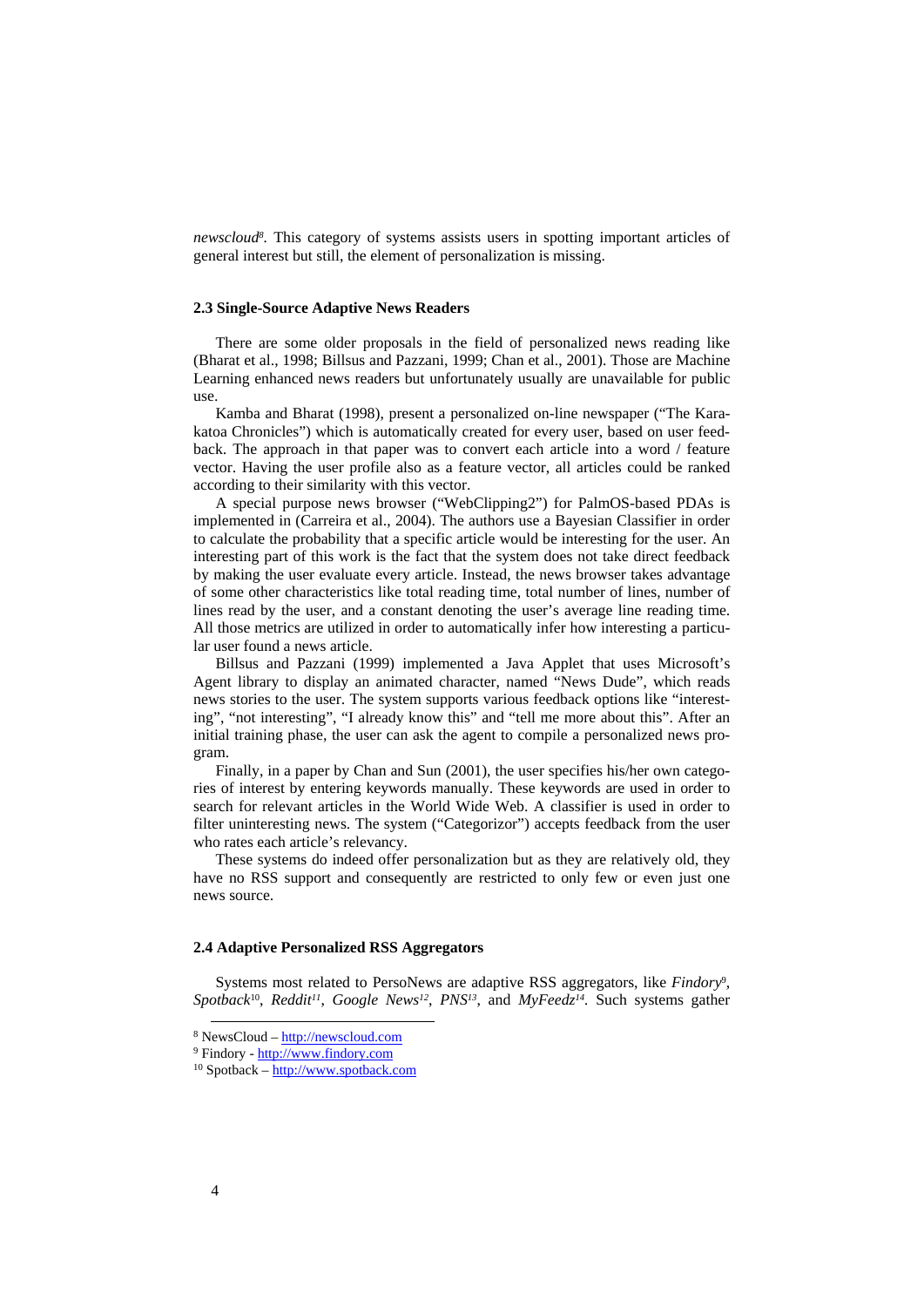information about their users by: a) Accepting user feedback (e.g. user gives rates to articles - explicit feedback e.g. Reddit, Spotback, MyFeedz), or b) Observing user behaviour (track which articles the user is reading – implicit feedback e.g. Findory, Google News, PNS).

Having this information about a user, the system can automatically present personalized news by using two common approaches: a) Content based approach: recommend articles that fall within user interests or filter irrelevant articles by using machine learning algorithms (classifiers) or simple similarity measures (e.g. Reddit), and b) User based approach: recommend articles that have been rated high by users that have read similar articles (e.g. Google News, Findory, PNS). The obvious advantage of this category of systems is personalization, which assists user to deal with information overload.

PersoNews is categorized within this group of systems. The main advantages of PersoNews over the aforementioned systems are: a) The application of an effective and efficient Machine Learning framework specialized for text streaming applications with concept drift, b) The utilization of ontologies in order to give users the ability to watch abstracted topics of interest which consists of news from various sources, c) Personalized classifiers for every user-feed and user-topic couple, d) News Filtering in opposition to News Ranking presentation of articles which we believe is not suitable for the information overload problem.

### **3 Machine Learning Framework**

This section initially discusses a number of issues, which we consider important for the design of a successful machine learning framework for personalized news filtering. It then presents a framework for text stream classification (Katakis et al., 2006) that deals with several of these issues. An instantiation of this framework, which is subsequently presented, is used as the personalization component of PersoNews.

#### **3.1 Machine Learning Issues for Personalized News Filtering**

A news article is described in essence by textual data. Therefore, the learning framework should preferably include: a) a learning algorithm with evident high predictive accuracy in text classification, and b) a dimensionality reduction method with eminent performance in text classification, in order to cope with the large dimensionality of text. For the first component, appropriate approaches include support vector machines (SVMs) (Joachims, 1998), instance-based learning (Yang, 1994), regression methods (Yang, 1994) and Bayesian learning (McCallum and Nigam, 1998). For the second component, suitable solutions include the use of information theoretic term

<sup>&</sup>lt;sup>11</sup> Reddit – <u>http://www.reddit.com</u><br><sup>12</sup> Google News – <u>http://news.google.com</u><br><sup>13</sup> PNS - <u>http://pns.iit.demokritos.gr/</u><br><sup>14</sup> MyFeedz – http://www.myfeedz.com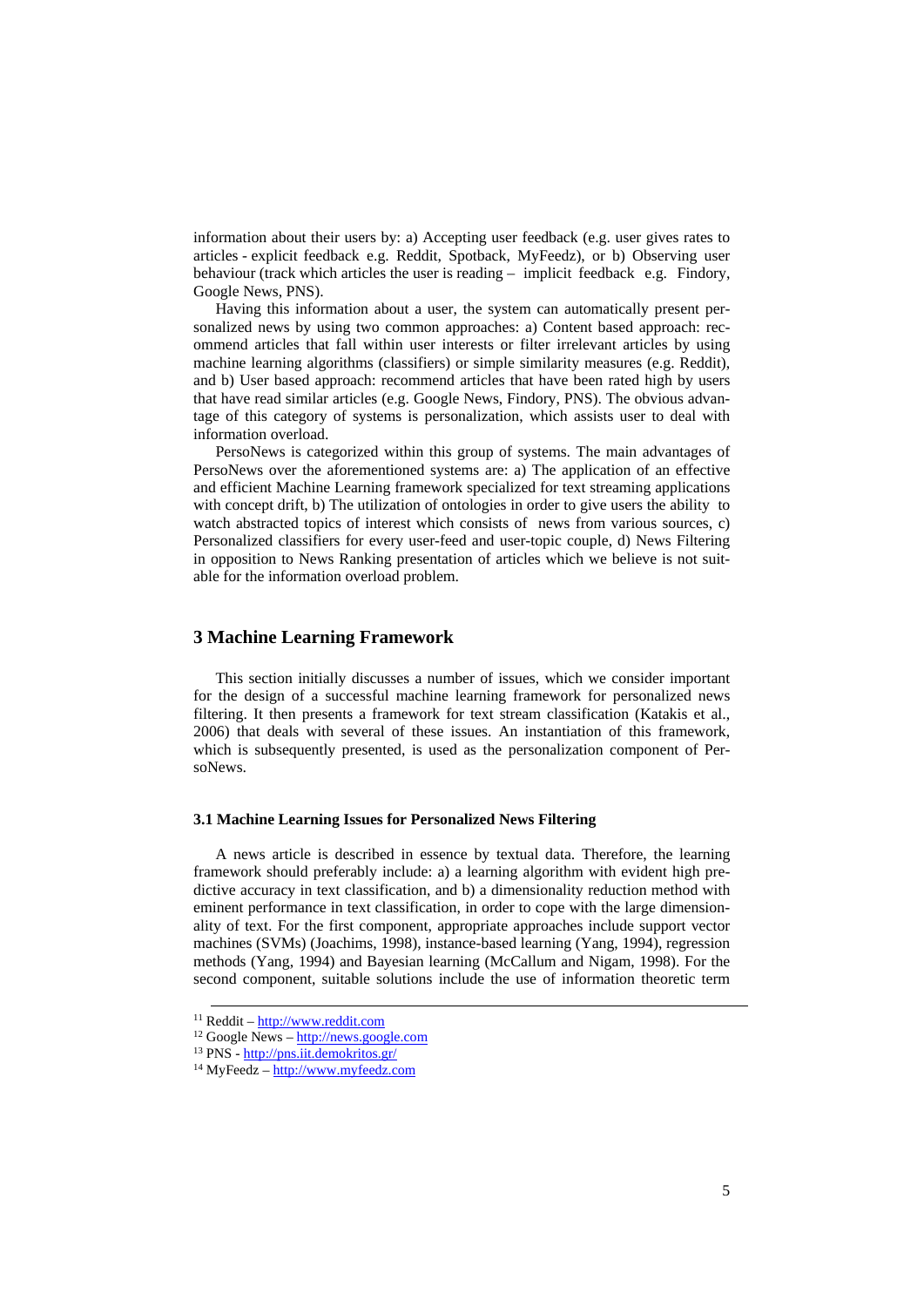selecting functions like Information Gain (Lewis and Ringuette, 1994), Chi-Squared  $(x^2)$  (Schutze et al., 1995) or Mutual Information (Dumais et al., 1998). Other approaches are Term Clustering (Lewis, 1992) and Latent Semantic Indexing (Schutze et al., 1995).

The framework should be capable of dynamically updating the acquired knowledge in response to user feedback. This update should be instant, to ensure direct perception of the personalization process by users. Consequently, the framework should include *incremental* learning (and feature selection) algorithms. From the aforementioned high performance text classification approaches, instance-based and Bayesian learning algorithms such as *k* Nearest Neighbours (*k*NN) and Naive Bayes (NB) are inherently incremental. There also exist incremental training algorithms for SVMs (Laskov et al., 2006). As for the dimensionality reduction component, the aforementioned information theoretic term selecting functions are inherently incremental too.

An issue that arises from incremental learning in textual data is the continuous expansion of the feature space. New documents will inevitably contain new features (words, phrases, n-grams, etc). The learning framework should be able to incorporate new features in its evolving model. Furthermore, it should preferably confine the feature space, to prevent it from becoming unmanageable, and at the same time include mechanisms for retaining the features with the highest predictive value. A related issue that emerges from incremental feature selection and from the aforementioned issue of expanding feature space is the following: The learning framework should be able to make recommendations based on such a *dynamic feature space*, where new features are included and existing features are removed over time.

Another issue that has to be considered in any data stream application is that of *concept drift* (Widmer and Kubat, 1996; Tsymbal, 2004), which is the gradual (*gradual concept drift*) or abrupt (*abrupt concept drift*) change of concept of a target class in a classification problem. For example, in the news filtering problem that we study, the concept of "interesting article" might change from time to time for a particular user. Wenerstrom and Ciraud-Carrier (Wenerstrom and Giraud-Carrier, 2006) defined two additional types of concept drift in terms of space: *descriptional* and *contextual.*  Descriptional concept drift refers to the case where the distribution of the classes changes in relation to the values of the features but the set of features itself does not change. Contextual concept drift corresponds to situations where the set of relevant features shifts from one set to another. Much effort has been focused on tackling descriptional concept drift mainly by instance selection (Fan, 2004), instance weighting (Klinkenberg, 2004), fast incremental classifiers (Hulten et al., 2001) or even ensemble of learners (Scholz and Klinkenberg, 2007). On the contrary, only little research has been conducted towards the direction of contextual concept drift (Katakis et al., 2006; Wenerstrom and Giraud-Carrier, 2006). News classification and text stream classification in general contains all types of drift: descriptional and contextual, gradual and abrupt.

Finally, an issue that has to be considered for server-based personalized news filtering systems is that of computational cost. Server-based systems will have to maintain at least one personal classifier for every user. Therefore, the learning framework should include learning and feature selection algorithms with minimal computational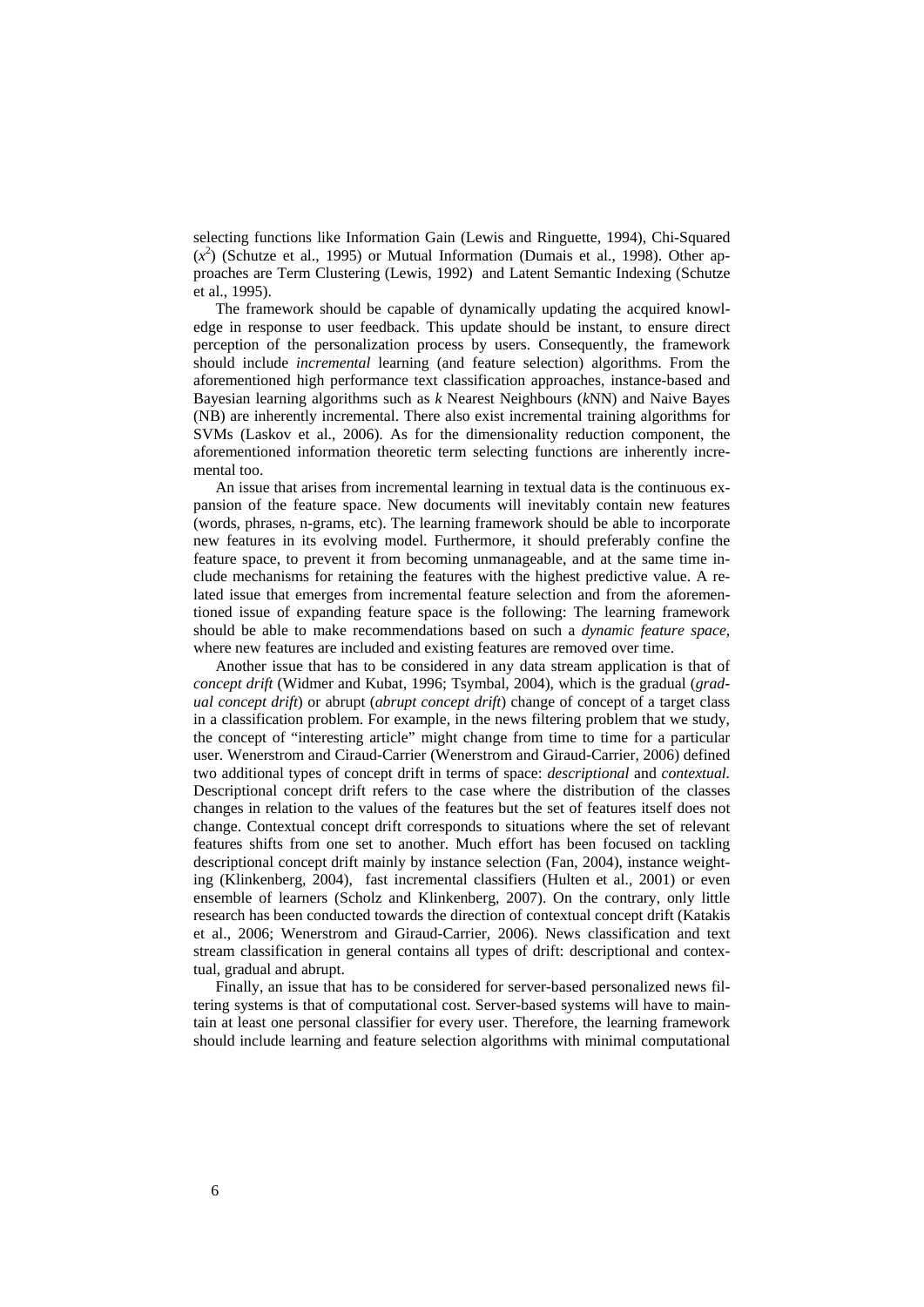complexity for training the filtering models, updating them and providing recommendations.

In Table 2, we summarize the basic characteristics of the aforementioned systems in terms of the issues discussed in this section.

Table 2. Various methods and algorithms mentioned in section 3.1 and their ability to confront effectively the issues mentioned in the same section (Incremental Updates, Performance in Text Classification Tasks, High Dimensionality, Low Computational Cost, Concept Drift, Dynamic Feature Space).

| <b>Method</b>                       | Inc | <b>Text</b> | H Dim          | L Comp |                | Drift Dyn FS   |
|-------------------------------------|-----|-------------|----------------|--------|----------------|----------------|
| Naïve Bayes                         | Yes | Yes         | No             | Yes    | No.            | No             |
| kNN                                 | Yes | No          | N <sub>0</sub> | Yes    | N <sub>0</sub> | No             |
| <b>SVM</b>                          | Yes | Yes         | Yes            | No     | N <sub>0</sub> | No             |
| <b>Instance Selection</b>           | Yes | No.         | No             | Yes    | Yes            | No             |
| <b>Instance Weighting</b>           | Yes | No.         | N <sub>0</sub> | Yes    | Yes            | No             |
| <b>Ensemble Methods</b>             | Yes | No.         | N <sub>0</sub> | No     | Yes            | No             |
| <b>Fast Incremental Classifiers</b> | Yes | No          | N <sub>0</sub> | Yes    | Yes            | N <sub>0</sub> |
| Proposed Framework                  | Yes | Yes         | Yes            | Yes    | <b>Yes</b>     | Yes            |
| (see section 3.2)                   |     |             |                |        |                |                |

#### **3.2 The Text Stream Classification Framework**

The proposed framework was designed in order to deal with all of the above issues and especially with the problem of dynamic feature space which, up to our knowledge has never met the proper attention.

The framework comprises two basic components: a) an incremental feature based classifier, and b) an incremental feature ranking method.

We call *feature-based classifiers*, those classifiers that can consider any subset of features for the classification of a new instance. Two inherently feature based algorithms are NB and *k*NN. In both of these algorithms each feature makes an independent contribution towards the prediction of a class. Therefore, they can be easily expanded in order to consider a subset of the feature space during prediction. Specifically, when these algorithms are used for the classification of a new instance, they should also be provided with an additional parameter denoting the selected subset of features. NB for example will only multiply the calculated probabilities of this subset, while *k*NN will measure the distance of the new instance with the stored examples based only on this subset.

*Incremental feature ranking methods*, such as the information theoretic term selecting functions mentioned in the previous section, can deal with a dynamic feature space, as they calculate statistics for each feature independently. Such methods evaluate each word based on cumulative statistics concerning their appearance in each different class of documents and when a new labelled document arrives, the statistics are updated and the evaluation can be immediately calculated without the need of reprocessing past data.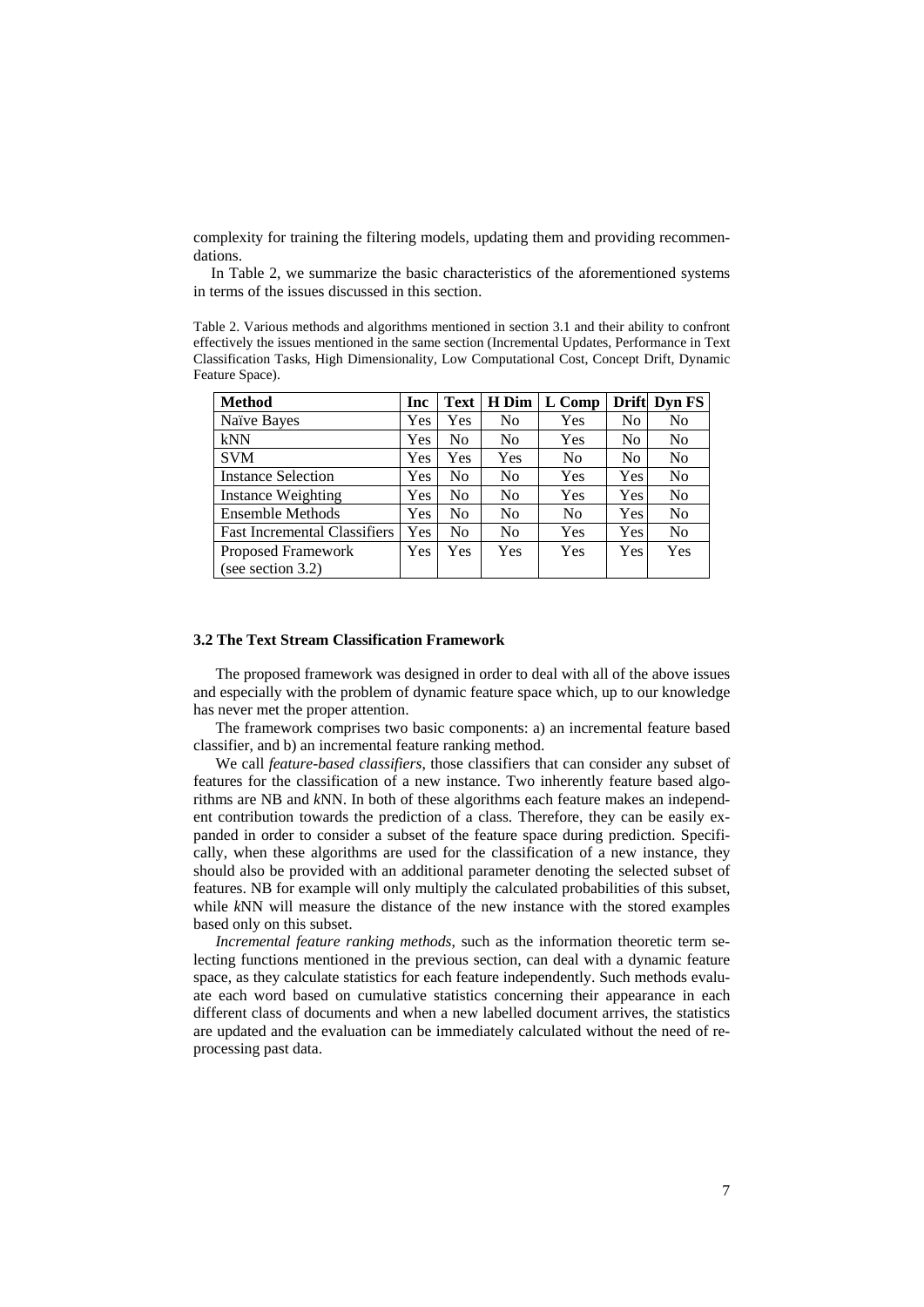The most important functionality of any machine learning framework designed for streaming data is the adaptation of the model to new instances. Fig. 1 describes the cooperation of the two basic components of the framework for the update and the classification functionality.

```
------------------------------------------------------- 
IFE: incremental feature ranking method 
IFBC: incremental feature based classifier 
------------------------------------------------------- 
Functionality: Update 
Begin 
     foreach feature ∈ Document 
              if feature ∉ Vocabulary 
                     Vocabulary.expand(feature) 
      IFE.update(Document, DocClass) 
      IFBC.update(Document, DocClass) 
End 
      -------------------------------------------------------- 
Functionality: classify
Begin 
     TopFeatures \leftarrow IFE.getTop(N)
     Decision \leftarrow IFBC.classify(Document,TopFeatures)
End 
                     ---------------------------------------------------------
```
Fig. 1. The two main functionalities of the framework

#### **3.3 Framework Instantiation**

The  $x^2$  method was selected as the feature ranking component of the proposed framework, due to its simplicity and effectiveness in text categorization problems (Yang and Pedersn, 1997). Following the most common approach in text classification, we used single words as features. The NB algorithm was selected for instantiating the learning module of the proposed framework. The *k*NN algorithm is inefficient for data streams, as it requires the storage of training examples. NB on the other hand stores only the necessary statistics and is also widely used in text classification applications15. In addition, NB can take advantage of the already stored feature statistics for the purpose of feature ranking and thus integrates easier in the proposed approach.

We extended the implementation of the  $x^2$  feature evaluation method of the Weka library (Witten and Frank, 2005) with a function that allows incremental updates. We also extended Weka's implementation of NB with a function that accepts a feature subset along with a new instance and uses only the features of this subset for the classification of the instance.

Figure 2 depicts the instantiation of the framework using the Naive Bayes classifier and the  $x^2$  measure as a feature reduction component. As we can see there are four basic data tables in use. a) the vocabulary b) a table containing statistical information

 <sup>15</sup> http://spambayes.sourceforge.net/, http://popfile.sourceforge.net/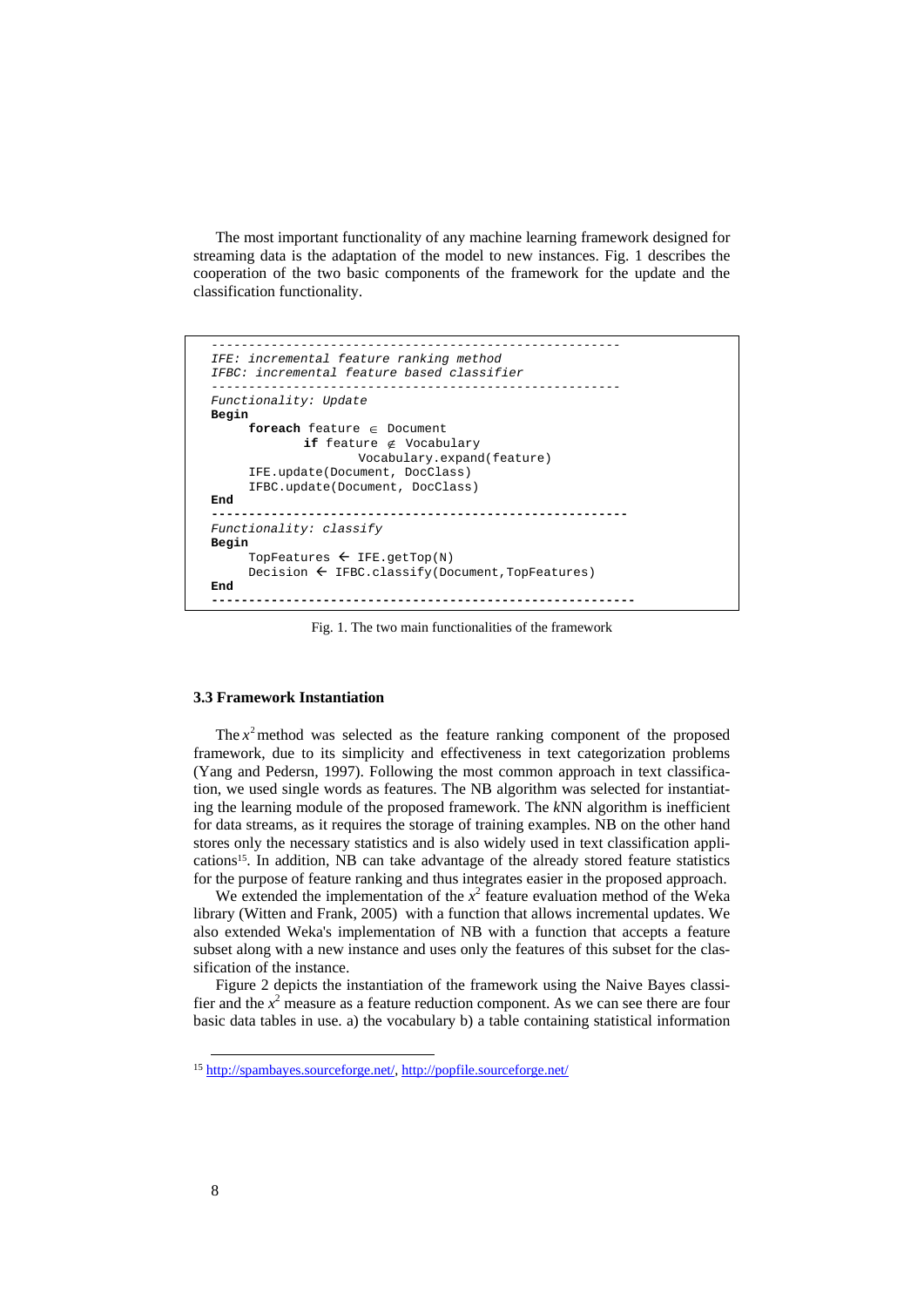about words c) a table containing the information value for every word d) a table containing probabilities used by the Naive Bayes classifier for every word. All tables have the same size and expand in parallel when necessary (e.g. when a new word appears in the stream). The vocabulary table is used as reference for all other tables. As can also be observed from the figure, every new document not only is automatically categorized by the classifier but also used to update the statistics and/ or expand the vocabulary (if new words are contained). Of course, a new document can be used as training document only if user feedback has been given. This is a general assumption in stream classification. Moreover, as we discuss later, in PersoNews the user has the ability to mark news articles as *interesting* (I) or *junk* (J). The table of statistics is used in order to calculate the  $x^2$  measure and probabilities needed for classification and feature selection.



**Fig. 2.** An instantiation of the proposed framework with the Naive Bayes classifier and an information theoretic feature ranking method.

# **4 Framework Evaluation**

To evaluate the proposed framework we incorporate the aforementioned instantiation as the learning component of three basic stream classification techniques: a) simple incremental learner, where a classifier updates with every new instance b) time window, where a classifier makes predictions based only on the latest batch of instances and c) weighted examples, where a classifier updates incrementally but also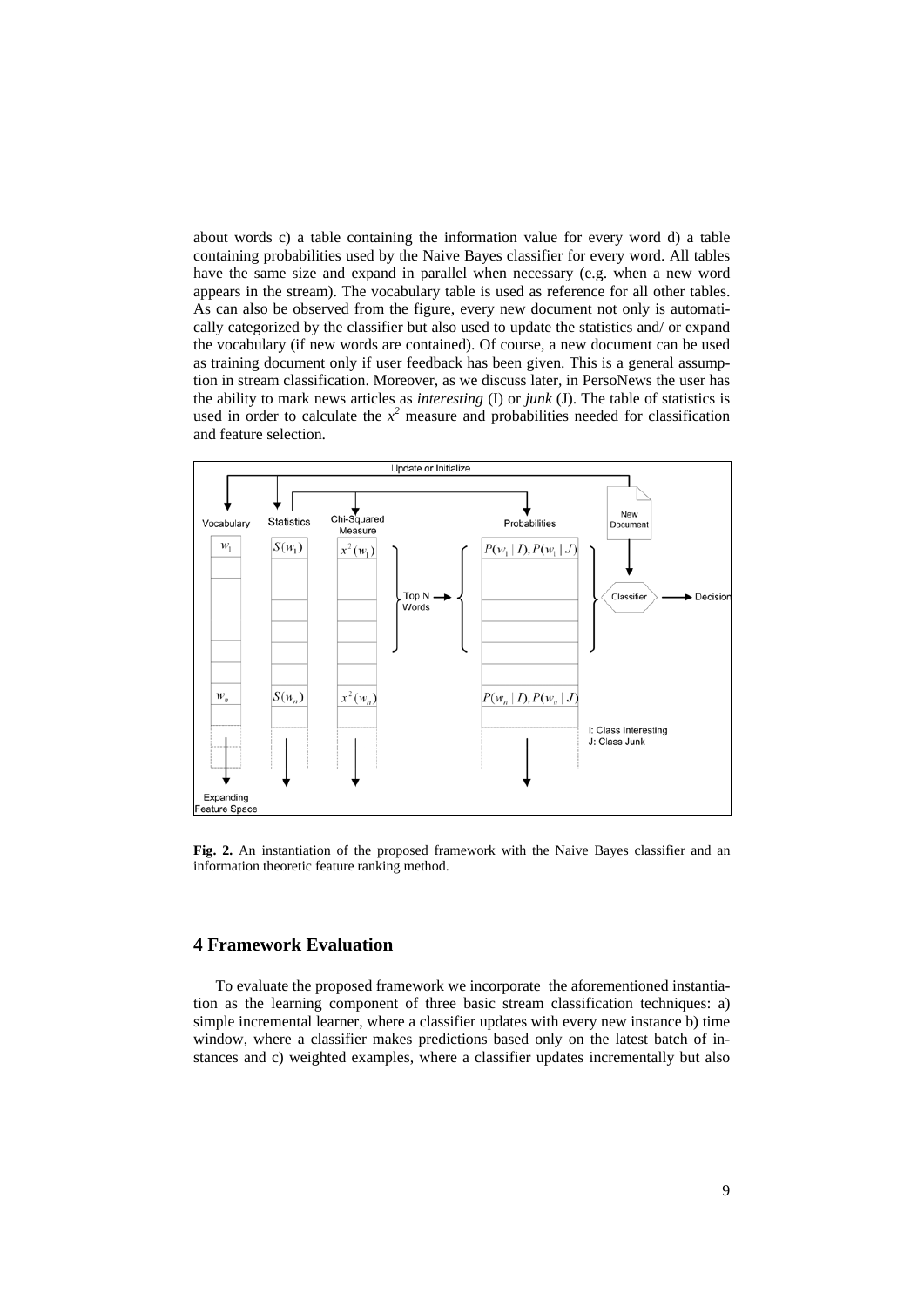focuses on recent instances by using instance weighting. With experimentation we plan to provide evidence on the effectiveness of the implementation discussed in the previous section (and consequently of the proposed framework) when applied to these three baseline streaming methods.

### **4.1 Experimental Setup**

#### **4.1.1 Datasets**

The first requirement of an empirical study of the proposed approach is a data set with documents obtained from a real word textual data stream. We actually experimented with two content filtering domains, spam and news.

For the domain of spam filtering, we ideally need real-world spam and legitimate emails chronologically ordered according to their date and time of arrival. In this way we can approximate the time-evolving nature of the problem and consequently evaluate more properly the proposed approach. For that reasons, we used the SpamAssassin (http://spamassassin.apache.org/) data collection because a) Every email of the collection is available with the headers, thus we were are able to extract the exact date and time that the mail was sent or received, and b) It contains both spam and legitimate (ham) messages with a decent spam ratio (about 20 %). This dataset consists of 9324 instances and initially 40000 features. This datasets represents the so-called gradual concept drift.

For the domain of news filtering we needed a collection of news documents corresponding to the interests of a user over time. As such a collection was not available; we tried to simulate it using Usenet articles from the 20 Newsgroups collection<sup>16</sup>. The data set was created to simulate concept drift. The scenario involves a user that over time subscribes to and removes from different general mailing lists (or news feeds) (e.g. sports, science etc) but is interested only on certain subcategories of these mailing lists. Table 3 shows, the particular interests of the user and how his/her general interests change over time. For example the user is initially interested in sports, but then loses this interest and subscribes in a science mailing list. The user is perpetually interested in driving, while in the last part he/she also gets into religion issues and at the same time unsubscribes from the hardware list. This dataset represents the instant concept drift<sup>17</sup> and consists of 6000 instances and initially 28000 features.

 $^{16}$ http://kdd.ics.uci.edu/databases/20newsgroups/20newsgroups.html $^{17}$ Both datasets are available at http://mlkd.csd.auth.gr/datasets.html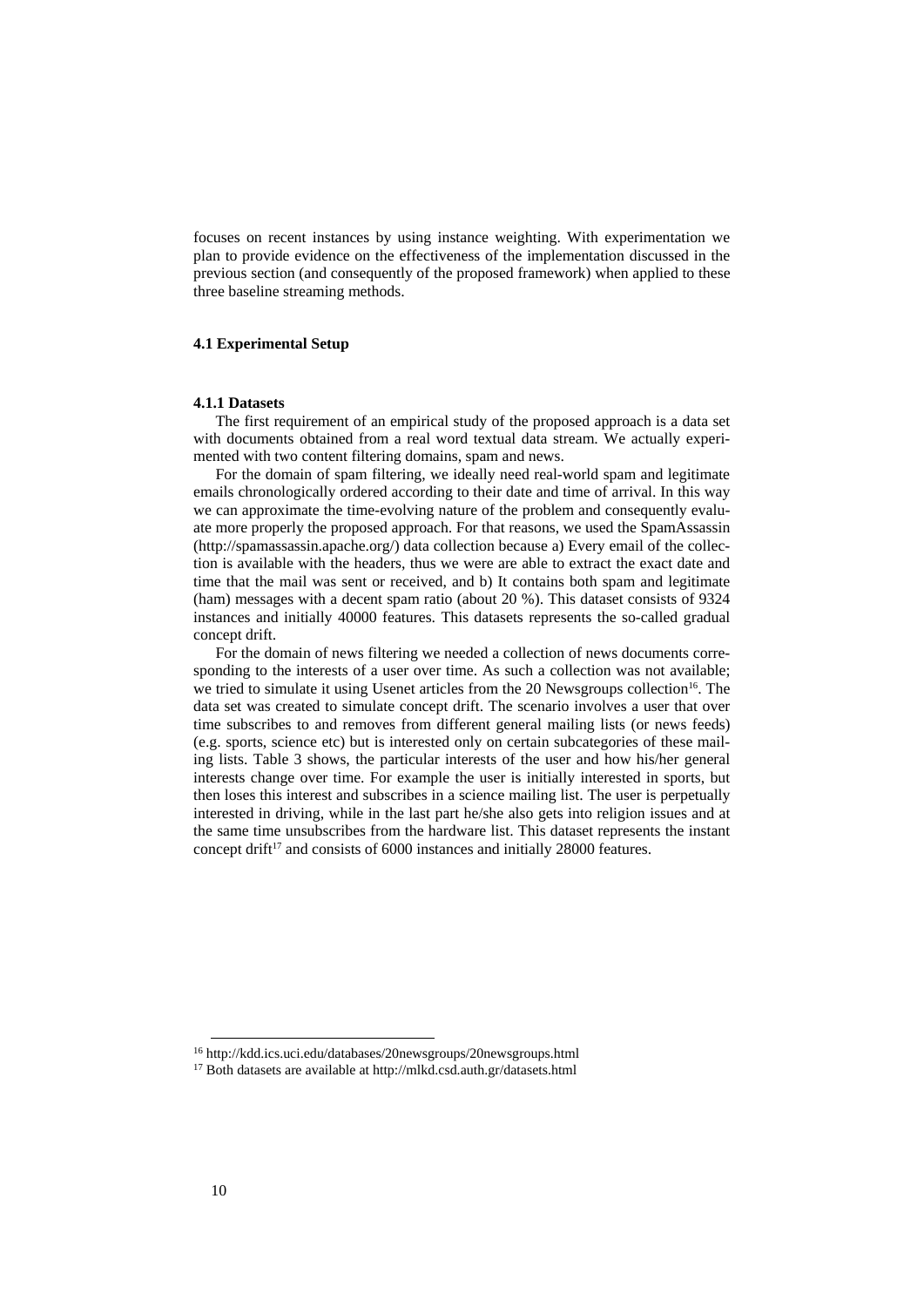|                                      |     | instances |     |
|--------------------------------------|-----|-----------|-----|
| newsgroup 1-3000 3001-6000 4501-6000 |     |           |     |
| comp.pc.hardware                     | Yes | Yes       |     |
| comp.mac.hardware                    | No  | No        |     |
| rec.autos                            | Yes | Yes       | Yes |
| rec.motorcycles                      | No  | No        | No  |
| rec.sport.baseball                   | Yes |           |     |
| rec.sport.hockey                     | No  |           |     |
| sci.med                              |     | No        | No  |
| sci.space                            |     | Yes       | Yes |
| soc.religion.christian               |     |           | Yes |
| alt.atheism                          |     |           | No  |

**Table 3.** Interest of user in the various newsgroups over time

## **4.1.2 Methods**

The methods that participate in the experimentation are the following:

*INB (Incremental Naive Bayes Classifier)*: A Naive Bayes classifier that updates at each new instance.

*TW (Time Windows):* A Naive Bayes Classifier that is always trained from the last batch (window) of instances.

*WE:* (*Weighed Examples*): Like the INB method but here a weighting scheme is used in order for the classifier to focus on recent instances.

We then incorporate the implementation discussed in section 3.3. and generate three additional methods. What the following methods have in common are the two components of our framework: a) continuous Incremental Feature Selection (IFS) using the  $x^2$  measure and b) the necessary feature based classifier (Naive bayes in our case). These methods are:

*INB+IFS*: A feature based incremental Naive Bayes classifier with incremental feature selection using the chi-squard measure.

*TW+IFS:* An incremental feature based Naive Bayes classifier that has been trained from the last window of instances. Again, feature selection is executed in every step. *WE+IFS:* Like the INB+IFS method but here a weighting scheme is in use in order for the classifier to focus on recent instances.

We conduct a comparison of all these six methods on the two datasets in order to a) show the effectiveness of the implementation proposed in section 3.3 (and consequently of the framework described in 3.2). b) select the most suitable implementation to use in PersoNews.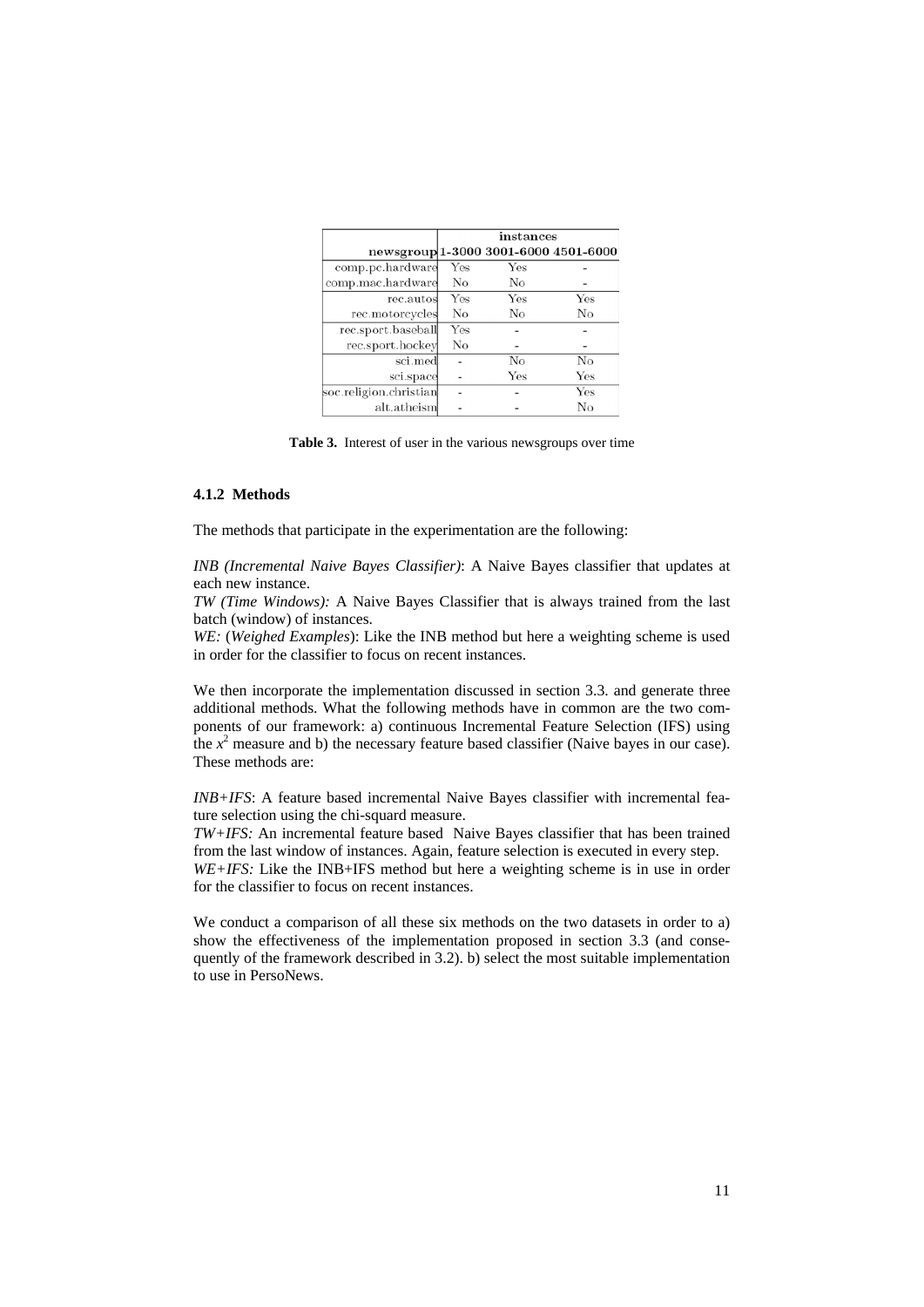### **4.2 Results and Discussion**

All methods are executed on the two document collections (spam, news), using as initial training set the first 10, 20 and 30% of the documents<sup>18</sup>. The rest of the documents were used for testing: all methods first predict the class for each new document and then update their models based on the actual class of it. We fixed the number of features to select to 500, as past results have shown that a few hundreds of words are an appropriate size of features. After preliminary experimentation, we concluded that 300 instances was a good window size for the TW method and that a decent way to update the weights in the WE method was  $w(n)=w(n-1)+n^2$ , where  $w(n)$  is the weight of the *n-th* instance. Note that we are not focusing on the accuracy of the aforementioned methodologies, but rather on the effect of our framework and especially of IFS on them.

Table 4 contains the results of the experiments.We first notice that all methods when enhanced with IFS have better predictive performance than the classical approaches for both data sets, all percentages of initial training documents and both metrics. This shows that incremental feature selection manages to catch up with the new predictive words that are introduced over time. In the spam domain, the inclusion of more training data increases the predictive performance of all methodologies due to the inclusion of the important features that appear early in the data set from the beginning. In the news domain on the other hand, the inclusion of more training data does not increase performance significantly as it becomes harder for the classifiers to forget the initial knowledge and adapt to the new predictive features that appear later on. Fig. 3a to Fig. 3c show the moving average (over 200 instances) of the prediction accuracy of all methods (with and without IFS) using the first 20% of all messages of the news collection for training19. We notice that the performance is comparable for the first instances, but from then on the performance of IFS-enhanced methods becomes and remains much better than simple methods. This happens because at that time-point the user subscribed to new lists and new predictive words appeared. The same thing occurred after the first 3200 examples when the user changed interests for the second time. Non-IFS methods failed to keep up with the new user interests, while IFS-enhanced methods managed to maintain their initial predictive performance. The TW method is the only one that is not significantly affected from IFS, and that can be seen in

Table 4 (see accuracy TW versus TW+IFS in both datasets) and also from Fig. 3c. This is mainly because of the small window size that the IFS is applied to. Fig. 3e and Fig. 3d show the moving average (over 200 instances) of the number of words promoted to/demoted from the top 500 words in both datasets for the INB+IFS method. Note that in the news domain, in the beginning more words are promoted to/demoted from the top 500 words as the evaluation scores of already included words continue to change with more training examples, while towards the end they stabilize. The peak

<sup>&</sup>lt;sup>18</sup> Note that all IFS enhanced methods can be applied with no initial training set. Unfortunately the three baseline methods described in the section need a set of training documents in order to construct the feature space that they use. 19 The respective figures for the spam corpus are similar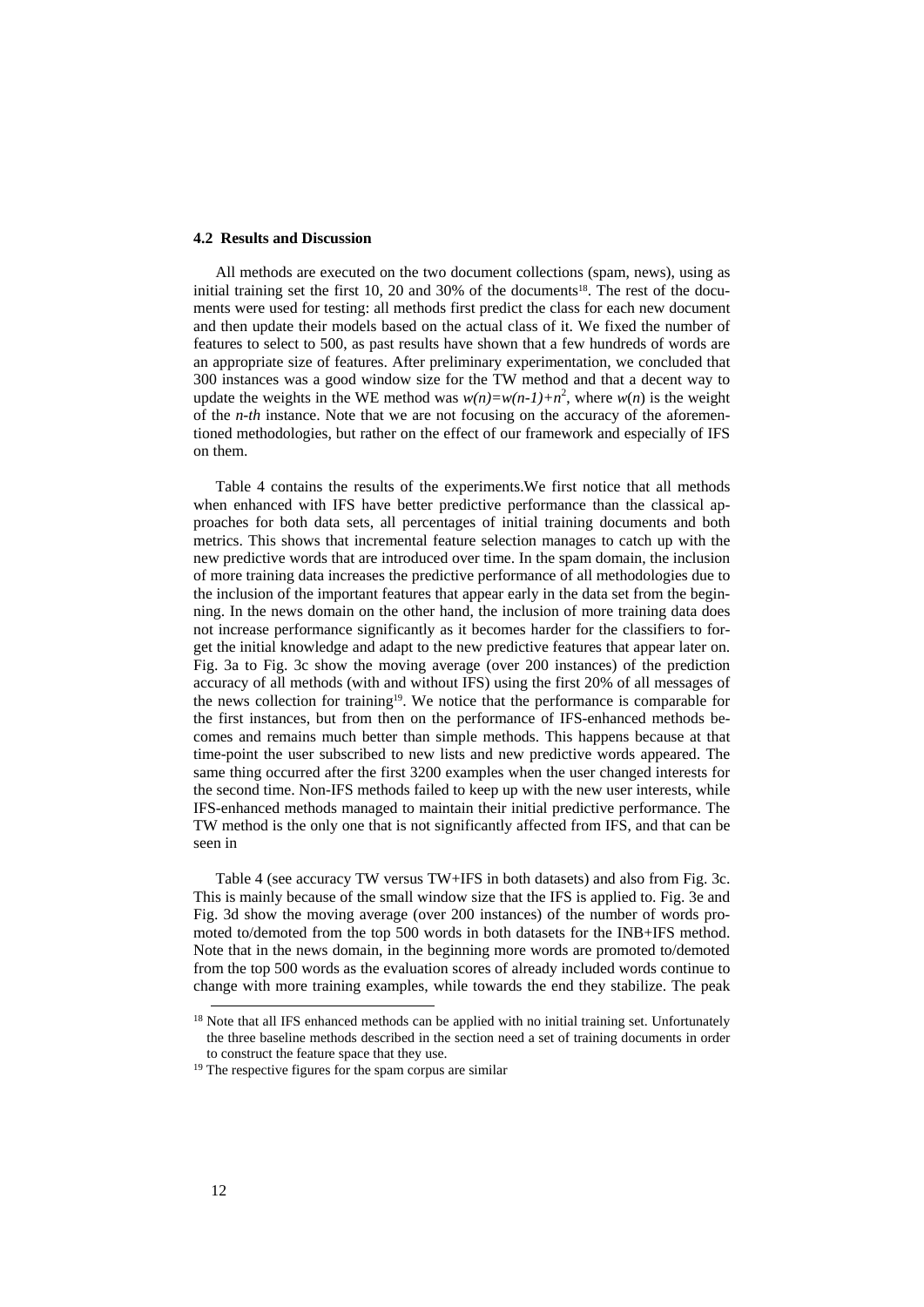in the spam domain is due to the skewness of the collection (a large number of new spam messages arrived at that time point).

SVMs are well known accurate text classifiers and independent of feature selection. Indicatively, we applied an SVM (Weka implementation (SMO), default parameter setting (Polynomial Kernel of degree *1, C=1, L=0,001*), no initial training) in the news dataset with retraining for every 300 instances and obtained an average accuracy of 70.02%. With TW+IFS method (no retraining) we obtained 77.95% accuracy. Naturally the time needed for the execution of the SVM was much larger (approx. 4 times).

Comparing the IFS methods we could note that in the spam domain, WE+IFS has a noticeable advantage for both metrics. That is may be happening because the continuous increase of instance weights matches the gradual concept drift of the problem. On the other hand in the news domain, where changes are more abrupt WE+IFS seems to outmatch INB+IFS in terms of accuracy but fails in terms of AUC. Considering that the AUC metric is independent of the decision threshold and invariant to apriori class probabilities, we consider it as a more reliable metric for the text filtering tasks that are studied here. Consequently the INB+IFS method is the one we select as the learning component of PersoNews.

We have of course considered other methodologies proposed in the literature for streaming and concept drifting data like the ones described in the end of section 3.1, but not only they are computationally demanding but most of them could not be applied in a dynamic feature space.

Table 4. Accuracy (acc) and area under the ROC curve (auc) for the two data sets and the three different percentages of training documents for three learning methodologies (with and without IFS)

|                             |            |              | $10\%$ |              | $20\%$                              |              | $30\%$ |
|-----------------------------|------------|--------------|--------|--------------|-------------------------------------|--------------|--------|
| $\mathbf{D}\mathbf{ataset}$ | Method     | $_{\rm acc}$ | auc    | $_{\rm acc}$ | auc                                 | $_{\rm acc}$ | auc    |
| spam                        | INB        |              |        |              | 66.06 81.64 51.44 81.53 88.55 93.23 |              |        |
|                             | $INB+IFS$  |              |        |              | 86.28 92.48 90.27 95.42 94.02 97.11 |              |        |
|                             | TW         |              |        |              | 89.71 93.08 90.62 93.03 91.86 92.44 |              |        |
|                             | $TW+IFS$   |              |        |              | 90.99 94.42 91.80 94.67 93.56 94.68 |              |        |
|                             | WЕ         |              |        |              | 89.76 93.67 92.35 94.60 96.00 97.08 |              |        |
|                             | WE+IFS     |              |        |              | 93.61 96.75 95.56 98.01 95.81 97.56 |              |        |
| news                        | <b>INB</b> |              |        |              | 76.04 87.74 76.06 87.57 74.11 85.28 |              |        |
|                             | $INB+IFS$  |              |        |              | 84.07 93.57 84.11 93.53 83.77 93.19 |              |        |
|                             | TW         |              |        |              | 78.38 86.38 78.41 86.10 78.12 85.80 |              |        |
|                             | $TW+IFS$   |              |        |              | 79.27 87.50 79.54 87.55 79.59 87.42 |              |        |
|                             | WЕ         |              |        |              | 80.38 88.77 80.00 89.06 78.38 87.63 |              |        |
|                             | WE+IFS     |              |        |              | 84.98 93.33 85.03 93.15 85.08 93.07 |              |        |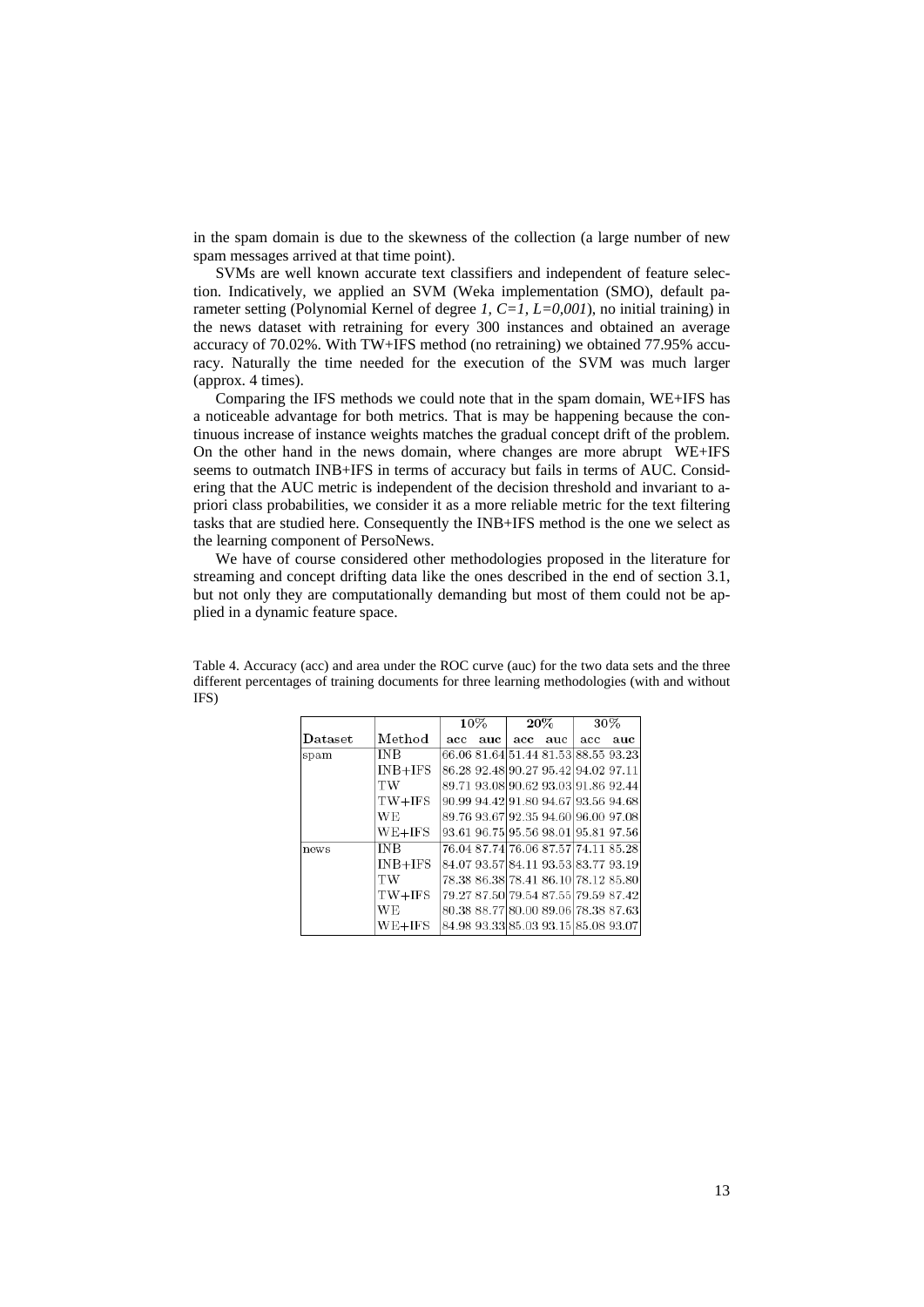

**Fig. 3.** (a),(b),(c) Moving average of the accuracy for the news domain, and (d),(e) Moving average of the number of words promoted to / demoted from the top 500 words, using the first 20% of all messages of the news collection (d) and spam corpus (e) for training (INB+FS method).

# **5 System Implementation**

PersoNews is a web-based application with the ability to monitor a large set of RSS and Atom feeds and notify users about new publications regarding topics of their interest. The system is publicly available via the URL address http://news.csd.auth.gr. The architecture of PersoNews is shown in Fig. 4. It consists of three modules which function in parallel using a common database to store information: PersoNews.aggregator is a server-side process that handles feed monitoring and content personalization, PersoNews.email is the user notification service and PersoNews.portal is the web application responsible for user interaction and the incremental update of the classifier.

#### **5.1 The PersoNews.aggregator Module**

PersoNews.aggregator performs periodical polling of all feeds that it monitors in order to retrieve new publications and store meta-data like title, description, date and URL in the system's database. At the same time, it performs content filtering by clas-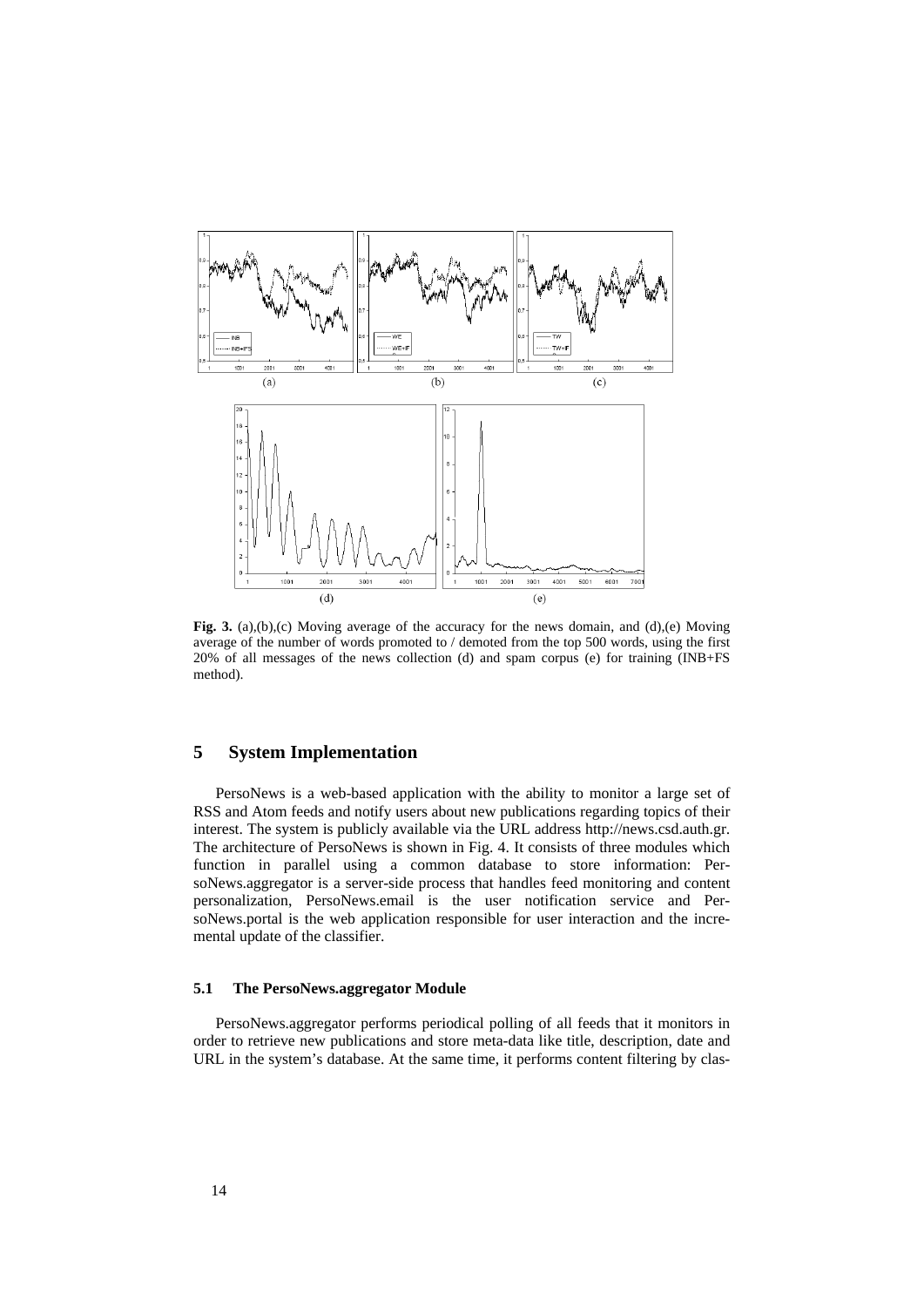sifying new publications into interesting/junk for each user according to their interests. PersoNews.aggregator offers two channels of personalization: Feed filtering and topic filtering (see Fig. 5). In each case, filtering is achieved by using INB+IFS classifiers described in the previous section.

### **5.1.1 Feed Filtering**

Feed filtering personalizes the dissemination of news of a specific feed to each specific user that chooses to monitor it. PersoNews.aggregator accomplishes the personalization using for each user-feed pair a dynamic filtering mechanism based on the machine learning framework discussed in the previous section (see Fig. 5) The main goal of the filtering mechanism is the automatic discrimination of incoming publications into interesting and uninteresting ones according to user preferences.



**Fig. 4.** The architecture of PersoNews

Initially, PersoNews.aggregator retrieves the actual text of the new publication and applies stemming using an implementation of the Porter Stemmer (Porter, 1980) Stemming is an essential preprocessing step for any text mining related task (text categorization, document clustering, information retrieval), because morphological variants of words usually have similar semantic interpretations and can be considered as equivalent.

Subsequently, for every user that monitors this feed, the corresponding classifier that is responsible for this user-feed pair calculates the probability of the new publication to be interesting / junk to the user.

### **5.1.2 Topic Filtering**

Apart from monitoring specific RSS feeds, PersoNews offers to its users the ability to monitor publications regarding a special topic of their interest, such as "Database Management", that belongs to the system's domain specific topic hierarchy;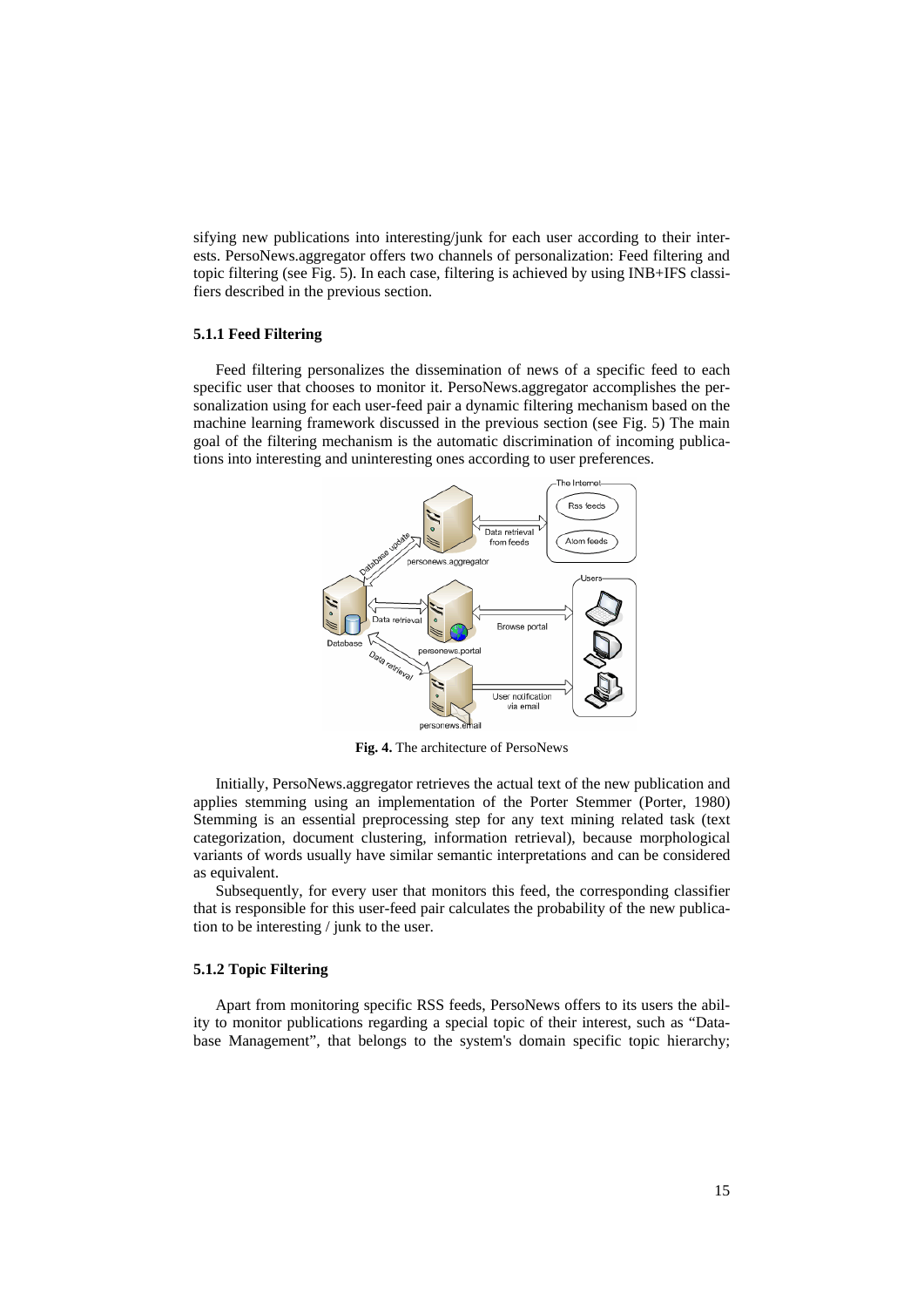regardless the source feed of the publications. To accomplish this, PersoNews checks all the feeds it is monitoring in order to locate new publications relevant to the topic.

The topic hierarchy is a tree structure featuring multiple levels of topic abstraction and currently forms a variant of the ACM Computing Classification System<sup>20</sup>. The top level contains general topics such as "Hardware", "Computer Systems Organization", and "Software" while lower levels contain more specific topics such as "Process management" and "Object oriented programming". The topic hierarchy is implemented using an XML file to store topic descriptions as well as the hierarchical relationships between them. Fig. 6 depicts a sample of the system's topic hierarchy XML file. The top level nodes correspond to general topics, while sub-nodes correspond to more specific topics. Notice that the modular design of PersoNews allows the effortless replacement of its domain-dependent topic hierarchy with any topic hierarchy that obeys the structure shown in Fig. 6.



**Fig. 5.** Personalization in PersoNews

 <sup>20</sup> http://www.acm.org/class/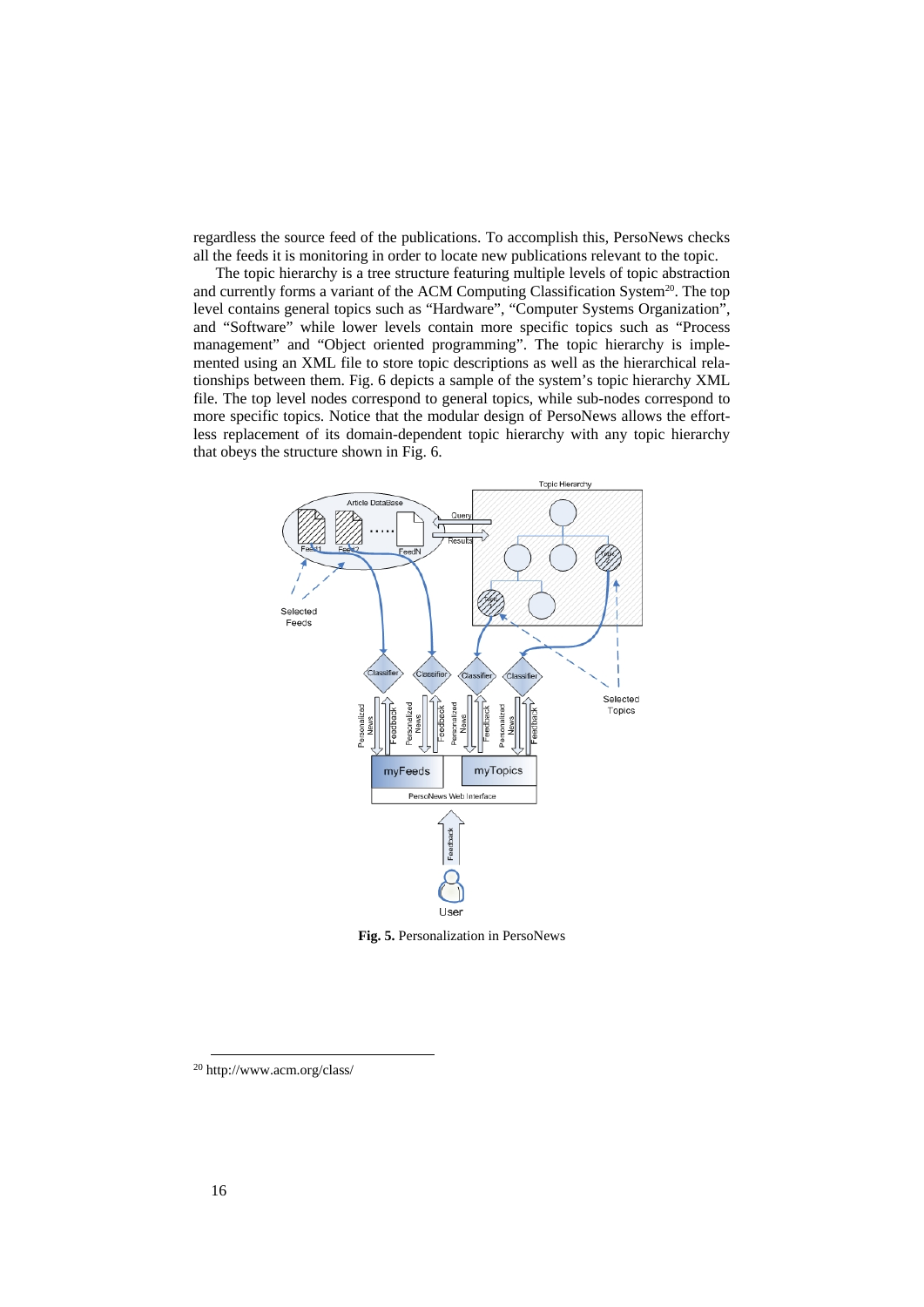| <item title="Software"></item>                                                                                                                                                                                                 |
|--------------------------------------------------------------------------------------------------------------------------------------------------------------------------------------------------------------------------------|
| <item title="PROGRAMMING TECHNIQUES"></item>                                                                                                                                                                                   |
| contractive with the state of the state of the state of the state of the state of the state of the state of the state of the state of the state of the state of the state of the state of the state of the state of the state  |
| <item title="Automatic Programming"></item>                                                                                                                                                                                    |
| <titem title="Concurrent Programming"></titem>                                                                                                                                                                                 |
| with the set of the set of the set of the set of the set of the set of the set of the set of the set of the set of the set of the set of the set of the set of the set of the set of the set of the set of the set of the set  |
| with the set of the set of the set of the set of the set of the set of the set of the set of the set of the set of the set of the set of the set of the set of the set of the set of the set of the set of the set of the set  |
| www.communications.com                                                                                                                                                                                                         |
| <item-title="sequential-programming"></item-title="sequential-programming">                                                                                                                                                    |
| with the set of the states of the state of the state of the state of the state of the state of the state of the state of the state of the state of the state of the state of the state of the state of the state of the state  |
| Vitem title="Logic Programming" />                                                                                                                                                                                             |
| Wisconsing" /> <item title="Visual Programming"></item>                                                                                                                                                                        |
| www.com/kitem>                                                                                                                                                                                                                 |
| <item title="SOFTWARE ENGINEERING"></item>                                                                                                                                                                                     |
| Second Control of Specification"> <itide="software and="" requirements="" specification"=""></itide="software>                                                                                                                 |
| where the contract of the set of the state of the state of the state of the state of the state of the state of the state of the state of the state of the state of the state of the state of the state of the state of the sta |
| We are also assessed to the set of the set of the set of the set of the set of the set of the set of the set of the set of the set of the set of the set of the set of the set of the set of the set of the set of the set of  |
| with the set of the set of the set of the set of the set of the set of the set of the set of the set of the set of the set of the set of the set of the set of the set of the set of the set of the set of the set of the set  |
| with the second control of the second states of the second state of the second state of the second state of the                                                                                                                |
| <b>Second Contract Contract Contract Contract Contract Contract Contract Contract Contract Contract Contract Contr</b>                                                                                                         |
| Citem title="Design Tools and Techniques">                                                                                                                                                                                     |
| computer-aided software engineering (CASE) " />                                                                                                                                                                                |
| With the second control of the second states of the second states of the second states of the second states of $\sim$                                                                                                          |
|                                                                                                                                                                                                                                |

**Fig. 6.** Topic Hierarchy sample XML file

For each topic-user pair there are two layers of filtering (see Fig. 5). The first layer is keyword-based. Each topic is associated with a set of keywords that initially comprise the union of its subtopics in the hierarchy. For example, when choosing to monitor the topic "Database Systems", PersoNews automatically aggregates every subtopic keywords such as "Database Concurrency", "Distributed databases", "Multimedia databases", "Object oriented databases", "Rule based databases", "Textual databases" and "Transaction processing". Users can also add their own custom keywords and phrases or remove some keywords if they consider it appropriate. If a new publication from any feed contains any of the keywords of a topic, then it is considered relevant to that topic, otherwise it is filtered out.

We argue that this keyword-based filtering is a primitive form of semantic filtering, since each topic is accompanied by a number of user-defined keywords that supposedly describe the topic and can be considered as topic synonyms. Furthermore, the hierarchy of topics is also taken into account, since the keywords of all sub-topics are also considered to describe all their super-topics.

The second filtering layer is performed by a classifier responsible for each usertopic pair. Only publications that pass through the keyword-based filter are subsequently forwarded to the classifier of the user-topic pair, which functions in exactly the same manner as in the case of the user-feed pair.

### **5.2 The PersoNews.email Module**

PersoNews.email is responsible for notifying users via email about updates on feeds and topics they monitor. Most importantly, users can interact with personews by giving feedback straight from their email clients. More specifically, there are two links in each email that will allow user to label the article as positive or negative example. It is executed on a daily basis in order to check if there are any new publications in the feeds and topics monitored by each user. In that case, users are notified via email. It is fully customizable giving users the option to have email notifications for specific feeds and topics, change the email format or modify their email address.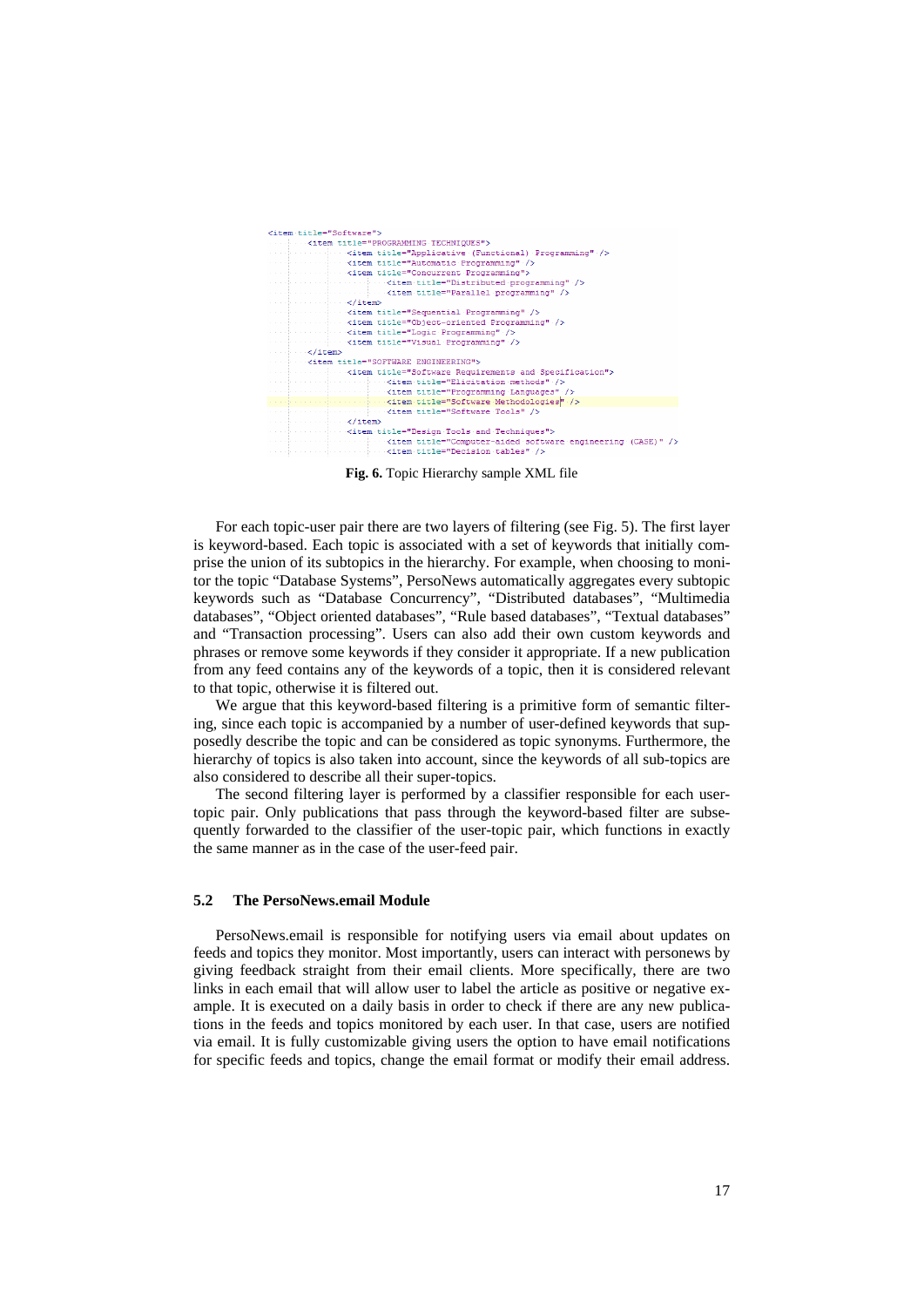PersoNews.email is quite an important part of the PersoNews functionality. Thanks to email notifications, users do not have to bother visiting PersoNews to check for updates in their feeds and topics. Instead, PersoNews sends an email report whenever an update occurs.

#### **5.3 The PersoNews.portal Module**

The PersoNews.portal module is a dynamic web application which is accessible via any web browser at the URL http://news.csd.auth.gr. It is implemented using W3C standards such as XHTML 1.0<sup>21</sup>, Cascading Style Sheets<sup>22</sup>, JavaScript<sup>23</sup> and Dynamic HTML24. Site content is divided into public pages, which contain general information about the system, and personal pages, which contain user defined information such as the feeds and topics he/she is currently monitoring. After logging in, the user can check his/her feeds or topics for updates, view a publication or change his/her personal settings. The home page of PersoNews is shown in Fig. 7.



**Fig. 7.** PersoNews home page

### **5.4 Feed Manipulation and Monitoring**

Users can start monitoring a feed by selecting it from the list of feeds that are already registered in PersoNews. Currently, PersoNews aggregates 1636 feeds which are organized into 8 categories according to their topics, in order to make feed browsing and selection easier for users. In addition, users can add a new feed by entering its URL, or batch import any number of feeds using the OPML protocol. New feeds are added into the "various" category and are immediately available for selection by other users.

A common approach in adaptive news readers is to present articles to the user by ranking them according to how close they are with user interests. So eventually all

 <sup>21</sup> http://www.w3.org/MarkUp/

<sup>22</sup> http://www.w3.org/Style/CSS/

<sup>23</sup> http://www.mozilla.org/js/

<sup>24</sup> http://www.dhtmlcentral.com/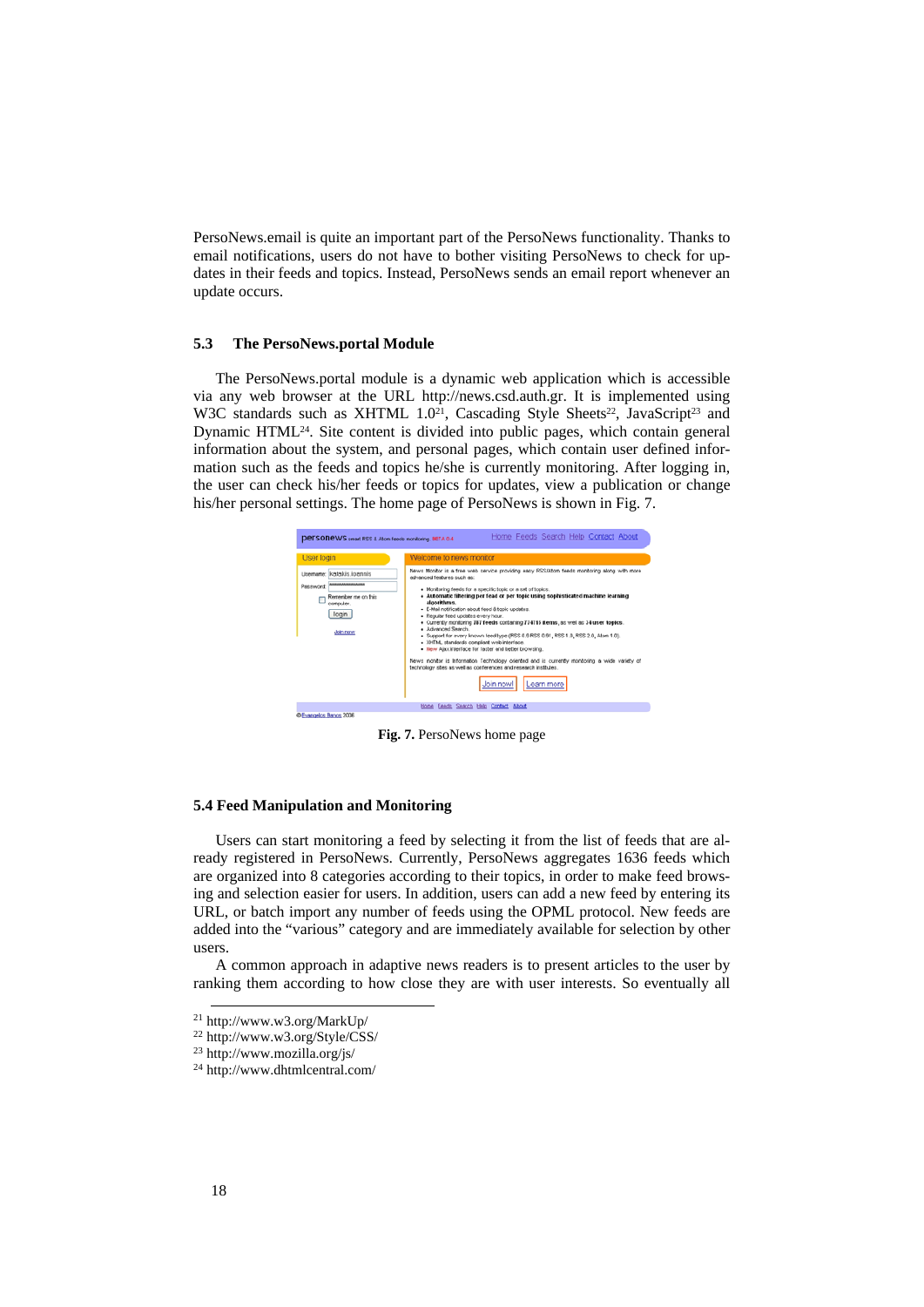articles are shown to the user. We preferred a "spam-filtering" approach for PersoNews. We filter the uninteresting messages out. We believe that this is a more useful approach for an information overload problem.

Fig. 8 shows a list of publications in a feed. Publications are presented in reverse chronological order and unread publications are indicated with a starred folder icon. On the top right of each publication there are four icons which correspond to the available user actions. Clicking on the first icon from the left marks the publication as uninteresting, clicking on the second adds the publication to a virtual folder containing the favorite publications of the user, clicking on the third icon allows the user to send the information of this publication to a friend by email and finally, clicking on the last icon the user can visit the publication's source URL.



**Fig. 8.** Sample feed view

In many systems, user feedback can be given implicitly (by observing which links are followed) or explicitly (by letting the user rate every article). We considered an intermediate solution: In case a publication is marked by the user as junk, the document is forwarded to the classifier as a negative example in order to update its knowledge (explicit feedback). When the user follows a URL, the system assumes that the user was interested in this publication and forwards the document to the classifier as a positive example (implicit feedback). If after reading the publication, the user finds out that it was not interesting, he/she can still mark the article as junk (explicit feedback). In that case, the classifier removes from its knowledge base the previously added positive example and adds the publication as a negative example. The user can also browse the junk folder and mark any misclassified publications as interesting (explicit feedback). This approach gives users the ability to correct their mistakes and does not require the extra burden of giving an exact grade to every article.

### **5.4.1 Topic Manipulation and Monitoring**

Users can start monitoring a topic by selecting it from the system's domain dependent hierarchy. **Fig. 9** shows the form used for adding topics, whereas Fig. 10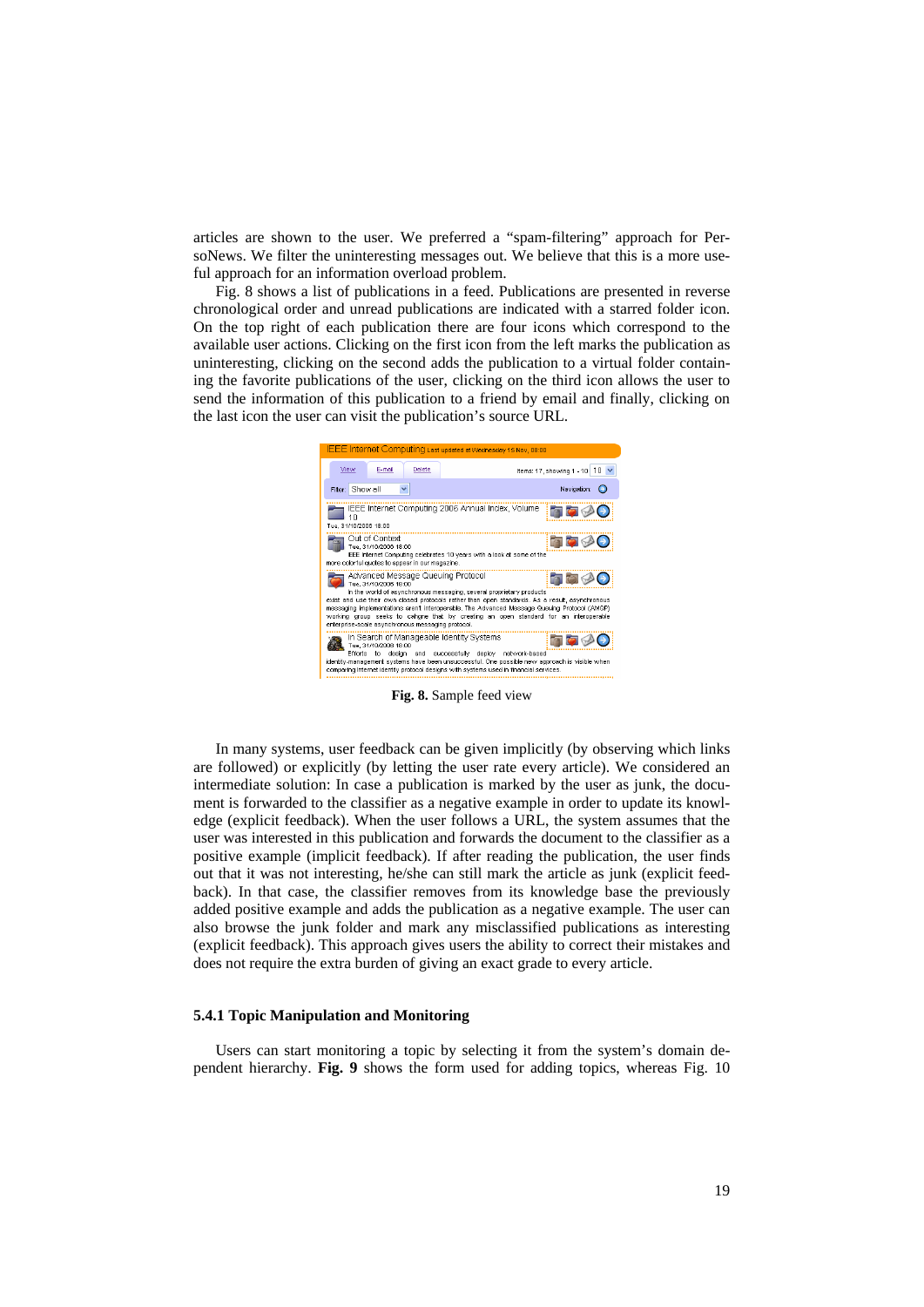shows a form that displays the keywords of a selected topic and allows users to edit them.

Topic publications are displayed in the same way feed publications are presented to the user with the exception of three new user actions. Users can visit the source feed of the publication, add the source feed to the topic blacklist or can start monitoring the source feed. Publications coming from blacklisted feeds are not inserted in topics regardless of their content.



topic by selecting it from the system's topic hierarchy

### **5.5 The PersoNews Database**

The database is crucial to the functionality of PersoNews as all the other modules are constantly connected to it in order to insert or process data. Furthermore, the database stores the knowledge used by the machine learning algorithms in an efficient way. Currently the size of the database is approximately 1,4 GB, with 66 users and 1636 feeds.

Database tables can be divided in two large groups, those relevant with feeds and those relevant with topics. Tables of the first group contain information such as the feeds monitored by each user, which publications were classified as interesting or not interesting by users, the word stems contained in each publication, etc. Tables of the second group contain information such as the topics monitored by each user, topic publications considered as interesting or not, word stems contained in each topic publication, topic blacklists, etc.

### **5.6 Implementation Details**

PersoNews is implemented using open source tools and software components. The operating system of choice for development and server deployment is Debian Linux  $3.1<sup>25</sup>$ . Apache web server<sup>26</sup> is used to serve static and dynamic web content while the

 <sup>25</sup> http://www.debian.org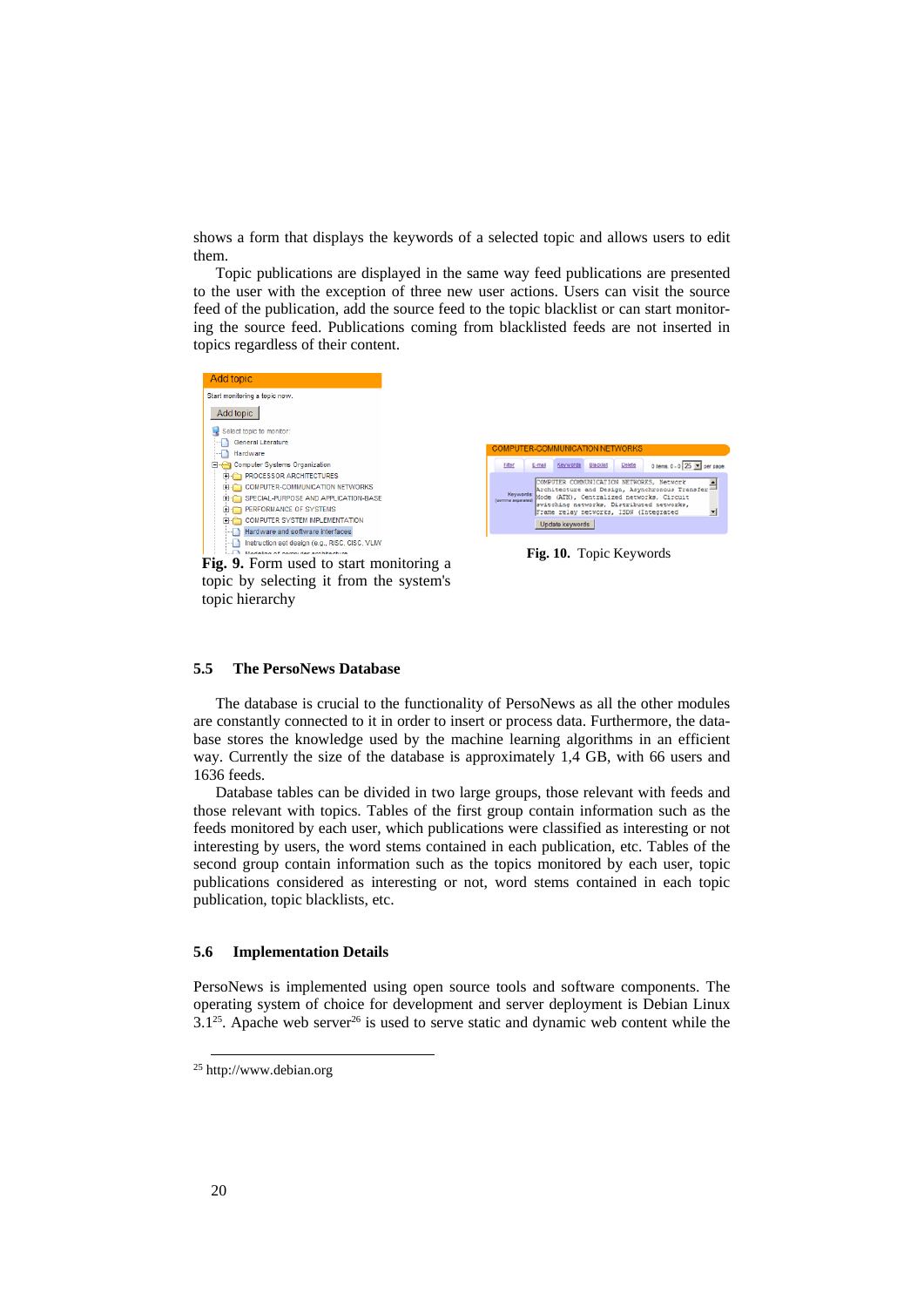MySQL27 database management system is used for data storage. Application logic is implemented using PHP528 in conjunction with some open source software libraries such as  $PEAR<sup>29</sup>$ , MagpieRSS<sup>30</sup> for feed manipulation and the Smarty Template System<sup>31</sup> for web content generation.

#### **5.7 Hardware Requirements**

PersoNews hardware requirements are quite modest and depend mainly on the number of active users as well as the number of feeds and topics monitored by the system. Minimum requirements are an Intel PIII CPU or AMD equivalent, 256 Mbytes of RAM and 5GB hard drive for the operating system, database and application files. Currently, PersoNews is set up in an Intel P4 1GB RAM PC. Resource usage varies and depends mainly on the current state of PersoNews modules. PersoNews.portal must operate constantly in order to cope with user browsing. On the other hand, PersoNews.aggregator operates periodically in order to aggregate data from feeds and update the system's database. PersoNews.email also operates periodically in order to notify users about new updates on the feeds and topics they monitor.

# **6. Preliminary System Evaluation**

Unfortunately the system was up until recently in beta version and thus, although PersoNews is open to public<sup>32</sup>, we did not encourage users to register. Although an exhaustive evaluation is in our immediate plans, we had a crude estimation of the system's performance taken from a small amount of registered users (66).

Over six months of usage we collected a false positive rate (percentage of messages that the classifier marked as junk but the users moved to the interesting folder<sup>33</sup>) nearly up to 6% for feeds and 11% for topics. These numbers however are misleading because of the existence of users that did not regularly gave user feedback (and therefore did not correct system's mistakes). By taking under consideration only the group of most active users the corresponding numbers are 29% and 30%. As we can see FP rate is higher in topics in both groups mainly because of diversity of content in the beginning. Numbers are of course getting better as time goes by if feedback is given. Although we do not claim statistical adequacy of this evaluation, we believe that these numbers are indeed encouraging. Moreover, the machine learning component used in personews is already evaluated in similar data (see section 4) so we assume that if

 <sup>26</sup> http://www.apache.org

<sup>27</sup> http://www.mysql.com

<sup>28</sup> http://www.php.net

<sup>29</sup> http://pear.php.net

<sup>30</sup> http://magpierss.sourceforge.net/

<sup>31</sup> http://smarty.php.net

<sup>32</sup> http://news.csd.auth.gr

<sup>&</sup>lt;sup>33</sup> As positive, we consider the characterization of a message as uninteresting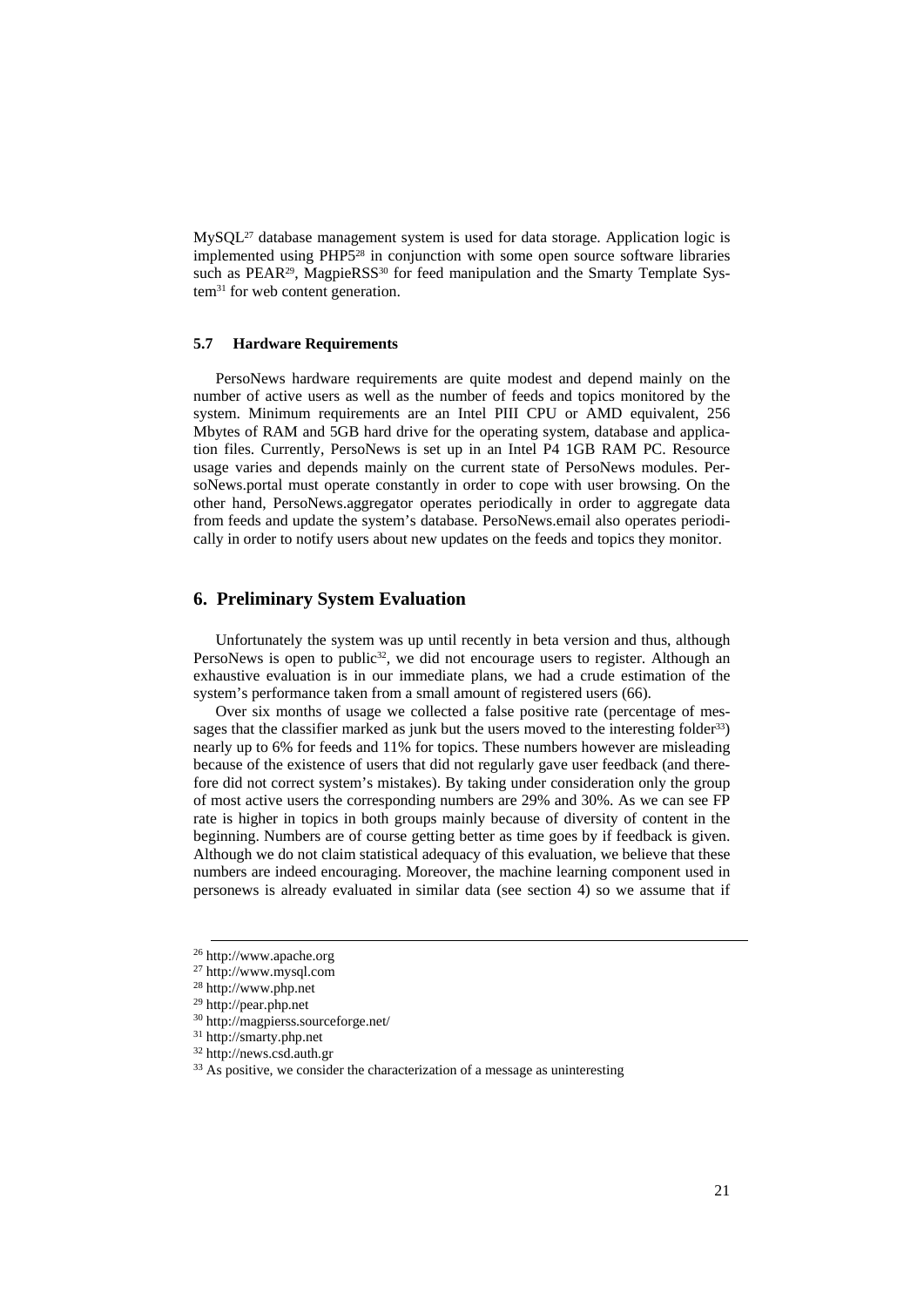consistent feedback is given, accuracy will approximate levels that are presented in Section 4.

 We also asked our beta-users to fill a questionnaire in order to measure user satisfaction. The questionnaire consists of 5 questions concerning personal data and news reading habits, 10 questions from the questionnaire described in (Chin et al., 1988) concerning easiness of learning and system capabilities, and 10 more questions about the features and functionalities of PersoNews. In general, the users were satisfied with the system capabilities and they considered it quite easy to learn and use. Most of them declared that although they spent more time reading news with PersoNews than before, they usually find more interesting articles. Many of them admitted that they did not always give feedback to the system and consequently they noted that the system adapts to their interests with mediocre speed. Users that gave feedback more frequently reported that the system adapts fast enough.

# **7. Conclusions and Future Work**

We made an effort to reconstitute the conception of intelligent news readers. We implemented a Personalized News Reader, enhanced by a specially designed Machine Learning Framework and a primitive form of Semantic Filtering. The main features of PersoNews are:

a) The straightforward aggregation of numerous different news sources. We accomplish this by utilizing the RSS and OPML protocols.

b) The filtering of uninteresting articles on behalf of the users alleviating information overload. This is achieved by embedding an especially designed framework for text stream classification that can execute in a dynamic feature space. Note that intelligent filtering takes places, separately, in every feed the user is subscribed to.

c) The option we give to the user to subscribe and watch a more general topic of interest. We attain this goal by employing a simple form of semantic filtering. Filtering is also aided by machine learning in order to achieve further personalization.

Currently we are working on adding content in PersoNews from web pages that do not offer an RSS Feed. Our efforts are focused in web content extraction technology and the modeling of the extraction rules with the use of conceptual graphs (Kokkoras et al., 2007).

Aside from an extensive evaluation of PersoNews, it is in our future plans to make the hierarchy offered by the system fully customizable, meaning that the user could add certain concepts in any level of the hierarchy. We also plan to investigate alternative machine learning frameworks which combine good scalability and performance. Another interesting extension of the system would be to incorporate collaborative filtering methodologies and combine them with the content-based recommendation already made by the classification algorithms (Kim et al., 2006).

### **8. References**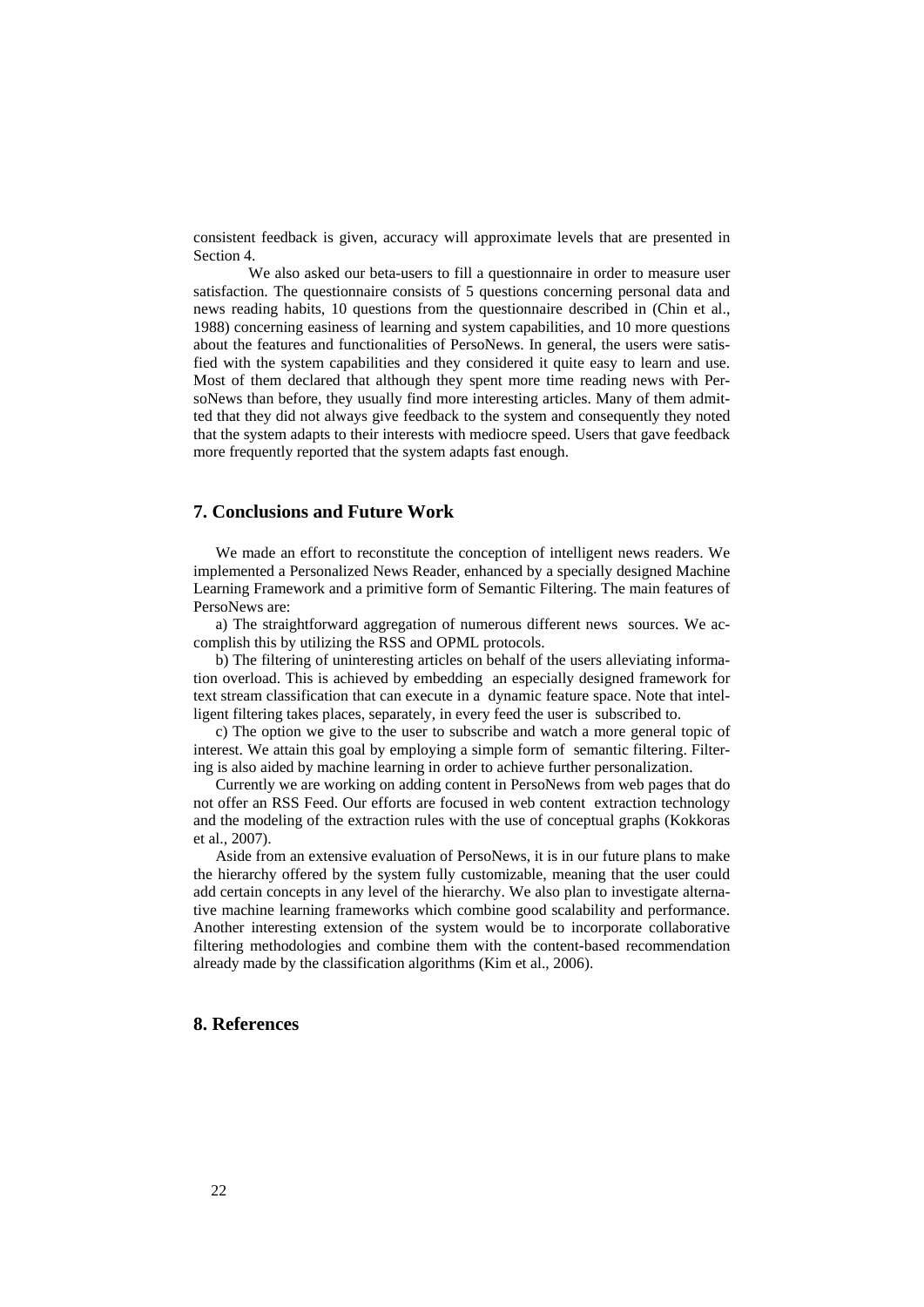- Androutsopoulos, I., Koutsias, J., Chandrinos, K. V., Paliouras, G. and Spyropoulos, C. D. (2000). An Evaluation of Naive Bayesian Anti-Spam Filtering. Workshop on Machine Learning in the New Information Age, 11th European Conference on Machine Learning (ECML 2000), Barcelona, Spain.
- Banos, E., Katakis, I., Bassiliades, N., Tsoumakas, G. and Vlahavas, I. (2006). PersoNews: A Personalized News Reader Enhanced by Machine Learning and Semantic Filtering. 5th International Conference on Ontologies, DataBases and Applications of Semantics (ODBASE 2006), Montpellier, France, Springer-Verlag.
- Bharat, K., Kamba, T. and Albers, M. (1998). "Personalized, interactive news on the web." Multimedia Systems **6**(5): 349-358.
- Billsus, D. and Pazzani, M. (1999). A Hybrid User Model for News Story Classification. Seventh International Conference on User Modeling, Banff, Canada, Springer-Verlag.
- Carreira, R., Crato, J. M., Goncalves, D. and Jorge, J. A. (2004). Evaluating adaptive user profiles for news classification. 9th International Conference on Intelligent user Interface, Funchal. Madeira, Portugal, ACM Press.
- Chan, C.-H., Sun, A. and Lim, E.-P. (2001). Automated Online News Classification with Personalization. 4th International Conference of Asian Digital Library (ICADL2001), Bangalore, India.
- Chin, J. P., Diehl, V. A. and Norman, K. L. (1988). Development of an instrument measuring user satisfaction of the human-computer interface. SIGCHI Conference on Human factors in computing systems, Washington, D.C., United States, ACM Press.
- Dumais, S., Platt, J., Heckerman, D. and Sahami, M. (1998). Inductive learning algorithms and representations for text categorization. Proceedings of the seventh international conference on Information and knowledge management. Bethesda, Maryland, United States, ACM Press.
- Fan, W. (2004). Systematic data selection to mine concept-drifting data streams. Tenth ACM SIGKDD international conference on Knowledge Discovery and Data Mining, Seattle, WA, USA, ACM Press.
- Hulten, G., Spencer, L. and Domingos, P. (2001). Mining time-changing data streams. Seventh ACM SIGKDD International Conference on Knowledge Discovery and Data Mining, San Francisco, California, ACM Press.
- Joachims, T. (1998). Text categorization with Support Vector Machines: Learning with many relevant Features. ECML-98, 10th European Conference on Machine Learning, Springer Verlag.
- Katakis, I., Tsoumakas, G. and Vlahavas, I. (2006). Dynamic Feature Space and Incremental Feature Selection for the Classification of Textual Data Streams. ECML/PKDD-2006 International Workshop on Knowledge Discovery from Data Streams, Berlin, Germany, Springer Verlag.
- Kim, B. M., Li, Q., Park, C. S., Kim, S. G. and Kim, J. Y. (2006). "A new approach for combining content-based and collaborative filters." Journal of Intelligent Information Systems **27**(1): 79-91.
- Klinkenberg, R. (2004). "Learning Drifting Concepts: Example Selection vs. Example Weighting " Intelligent Data Analysis, Special Issue on Incremental Learning Systems Capable of Dealing with Concept Drift **8**(3): 281-200.